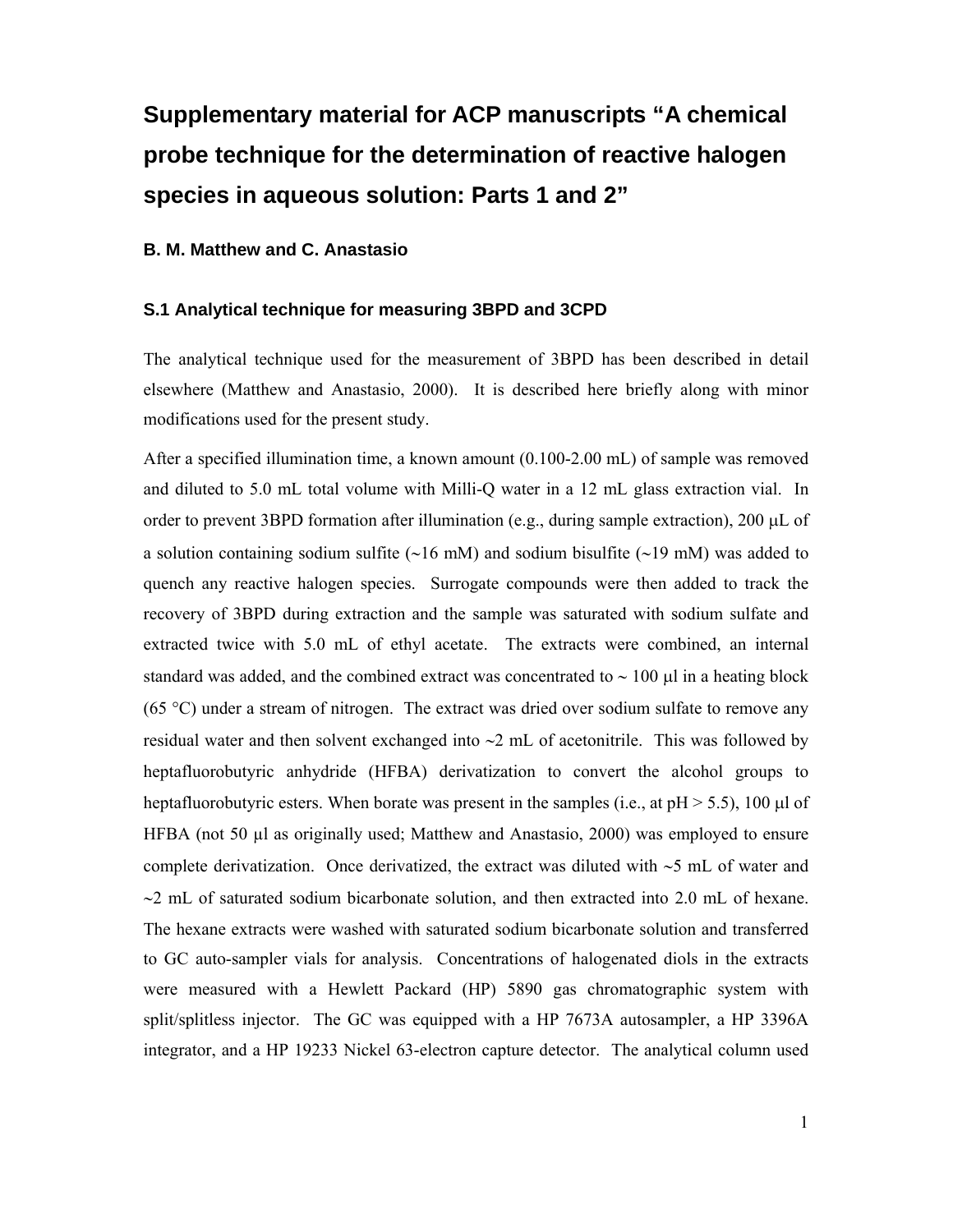was a 30 m x 0.25 mm I.D. DB5-MS fused-silica capillary column with a phase thickness of 1.0 μm (J &W Scientific).

## **S.2 Kinetic derivations for equations describing the non-linear inverse plots and the influence of allyl alcohol in bromide solutions**

The kinetic derivation that describes the non-linear inverse plots (e.g., Figure 2 in Part 1), and the effect that allyl alcohol has on the kinetics of these experiments (i.e., the AA effect), are based on the reactions and rate constants from Tables S1-S3. In our experiments, reactions of Br<sup>•</sup>, Br<sub>2</sub>, and HOBr with AA are responsible for the formation of 3BPD and, therefore, the total rate of 3BPD formation ( $R_{F, tot}^{3BPD}$ ) is equal to the sum of the rates from these three species  $(i = Br<sup>•</sup>, Br<sub>2</sub>, and HOBr):$ 

$$
R_{F, tot}^{3BPD} = \sum_{i} R_{F,i}^{3BPD} \tag{S1}
$$

 $R_{F,i}^{3BPD}$  here is the rate of 3BPD formation from species *i* and is equal to:

$$
R_{F,i}^{3BPD} = k_i^{AA}[i] \cdot \left[ [AA] \right]_{i}^{3BPD} \tag{S2}
$$

where  $k_i^{A}$  is the total rate constant for the reaction of species *i* with allyl alcohol, [*i*]" is the molar concentration of *i* in the presence of AA, [AA] is the molar concentration of AA, and  $Y_i^{3BPD}$  is the yield of 3BPD from the reaction of species *i* with AA (Part 1, section 2.2.3 and equation E1).

A complete kinetic derivation including all three species that takes into account the AA effect is extremely difficult and could not be solved analytically. However, equation S1 can be written in terms of an individual Br<sup>\*</sup>(aq) species as follows:

$$
R_{F, tot}^{3BPD} = \frac{R_{F,i}^{3BPD}}{F_i^{3BPD}}
$$
(S3)

where  $F_i^{3BPD}$  is the fraction of total 3BPD that was formed from the reaction of species *i* with allyl alcohol (section S.4).

While versions of equation S3 can be derived separately for  $Br^{\bullet}$ ,  $Br_2$ , and HOBr, only the  $Br^{\bullet}$ version can be solved. This is because the final equations for  $Br<sub>2</sub>$  and HOBr contain terms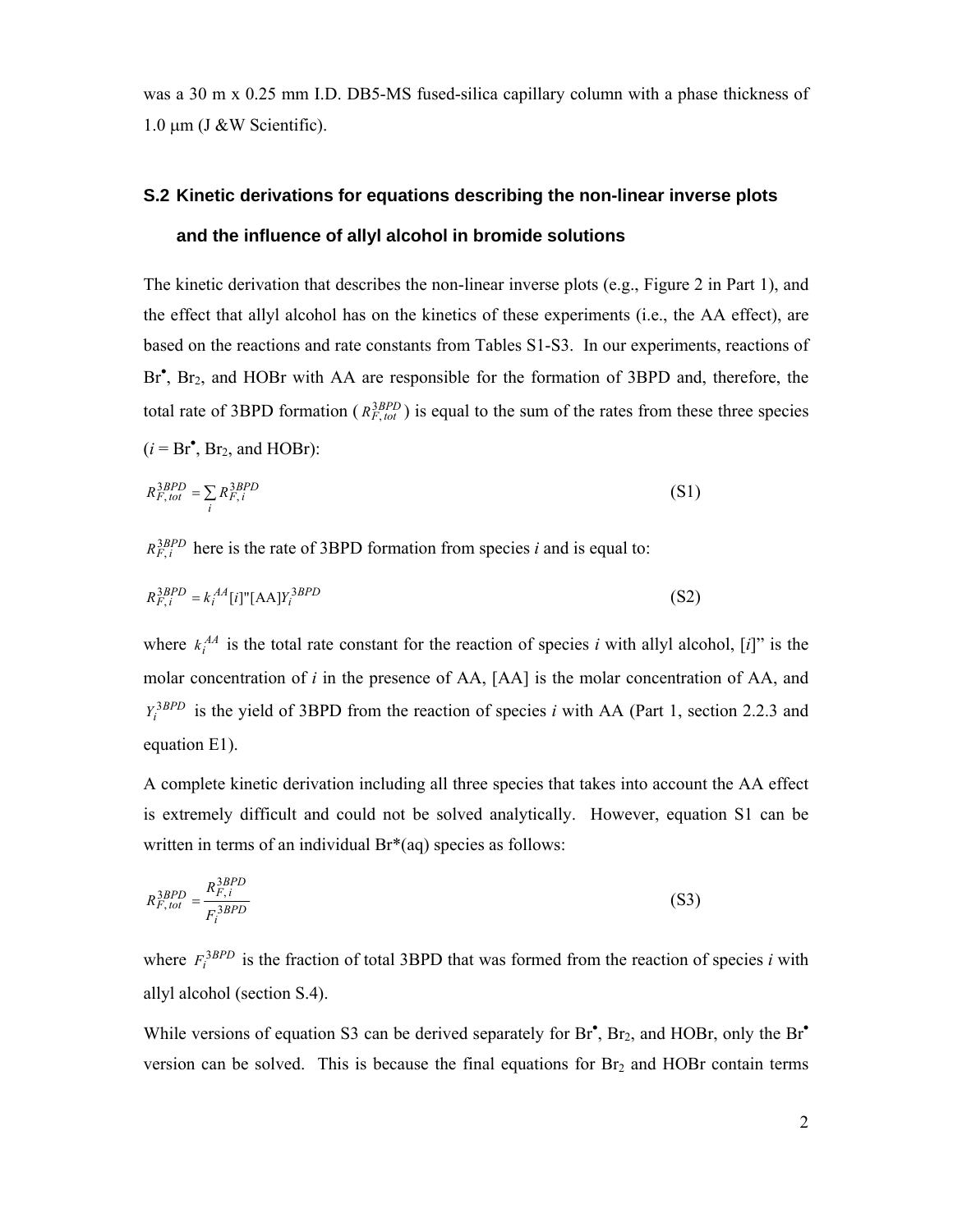that are currently unknown or that are difficult to estimate (e.g., the rates of formation and pseudo-first-order rate constants for destruction of hydroperoxyl radical (HO<sub>2</sub><sup>\*</sup>) and dibromide radical anion ( ${}^{\bullet}Br_2$ )). In the case of Br<sup>•</sup>, equation S3 can be rewritten as:

$$
R_{F,tot}^{3BPD} = \frac{k_{Br}^{AA}[\text{Br}^{\bullet}]^{T}[AA]Y_{Br}^{3BPD}}{F_{Br}^{3BPD}}
$$
(S4)

where  $[Br^{\bullet}]$ " is the molar concentration of  $Br^{\bullet}$  in the presence of AA. In order to have equation S4 account for the AA effect, it must be written in terms of • OH. This is done by assuming steady-state conditions for Br\*(aq) and • OH and solving for the concentrations of Br<sup>•</sup> and <sup>•</sup>OH in the presence of AA (i.e., [Br<sup>•</sup>]" and [<sup>•</sup>OH]"). In our experimental system, the rates of Br<sup>•</sup> formation ( $R^n F$ ) and destruction ( $R^n D$ ) in the presence of AA can be written as:

$$
R^n \, R^n = k \, \frac{Br}{CH} \left[ \text{OH}^{\bullet} \right] \text{''} \left[ \text{Br}^{-} \right] \, Y_{OH} \tag{S5}
$$

$$
R^{\prime\prime}{}_{D}^{Br} = k^{\prime}{}_{Br}^{NS} \left[ \text{Br}^{\bullet} \right] + k^{\,AA}_{Br} \left[ \text{Br}^{\bullet} \right] \left[ A A \right] \tag{S6}
$$

where  $k_m^n$  is the rate constant for the reaction of species *m* with *n* and  $Y_{OH}^{Br}$  is the yield of Br<sup>•</sup> formed from the reaction of <sup>\*</sup>OH with Br<sup>−</sup> (section S.5). The rate constant  $k_{Br}^{NS}$  is the pseudofirst-order rate constant for the reaction of Br<sup>•</sup> with natural scavengers. In real samples, natural scavengers include all species, other than AA, that react with Br<sup>•</sup>. The dominant "natural" scavengers in our experimental systems are Br<sup>−</sup> and H<sub>2</sub>O<sub>2</sub>. At steady state,  $R^n{}_F^{Br}$  is equal to  $R \binom{Br}{D}$ , and therefore

$$
[\text{Br}^{\bullet}]'' = \frac{k_{OH}^{Br^-}[\text{Br}^-][{}^{\bullet}\text{OH}]''Y_{OH}^{Br}}{k_{Br}^{N} + k_{Br}^{AA}[\text{AA}]}
$$
(S7)

Similarly, the steady-state • OH concentration in the presence of AA can be determined using the same procedure. For  $\text{OH}$ , we do not need to explicitly solve for  $R_F^{OH}$  (since this can be measured or calculated in our experiments and, unlike Br\*(aq), is unaffected by the addition of AA), but we must solve for the rate of <sup>\*</sup>OH destruction in the presence of AA ( $R_{D}^{nQH}$ ):

$$
R^{\prime\prime}_{\phantom{\prime}D}^{\prime\prime\prime} = k^{\prime\prime}_{\phantom{\prime}OH}^{\prime\prime\prime} \left[ \mathbf{^*OH} \right] + k^{\phantom{\prime}AA}_{\phantom{\prime}OH} \left[ \mathbf{^*OH} \right] \cdot \left[ \mathbf{AA} \right] \tag{S8}
$$

where  $k_{OH}^{NS}$  is the pseudo-first-order rate constant for the reaction of  $\text{OH}$  with natural scavengers in the absence of AA, and includes the reaction of  $\textdegree$ OH with Br<sup>−</sup> and H<sub>2</sub>O<sub>2</sub>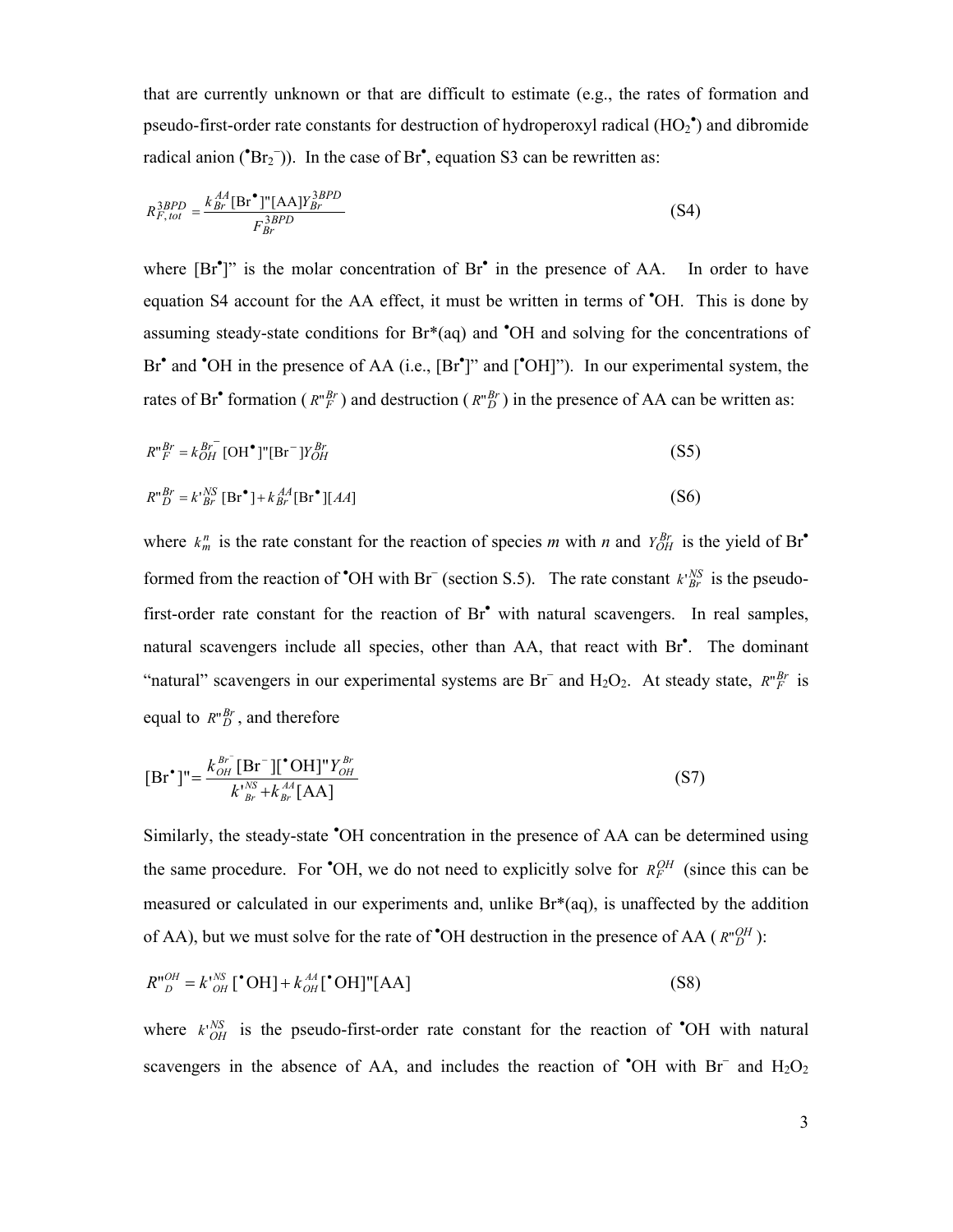(equation S20). Note that the second term in equation S8 takes into account the effect of allyl alcohol on [<sup>\*</sup>OH]". At steady state  $R_F^{OH} = R_{D}^{O} H$  (in the presence of AA) and therefore

$$
[°OH]'' = \frac{R_F^{OH}}{k_{OH}^{NS} + k_{OH}^{AA}[\text{AA}]}
$$
(S9)

Combining equations S7 and S9 into S4 yields an expression for  $R_{F, tot}^{3BPD}$  based on Br<sup>•</sup> kinetics and written in terms of • OH:

$$
R_{F,tot}^{3BPD} = \frac{k_{Br}^{AA} k_{OH}^{Br}}{F_{Br}^{3BPD}(k_{Br}^{NS} + k_{Br}^{AA}[\text{AA}]) (k_{OH}^{NS} + k_{OH}^{AA}[\text{AA}])} \tag{S10}
$$

By taking the inverse of both sides of S10, the equation is linearly transformed (as described by Zhou and Mopper (1990)). Like terms in the linearized equation are then combined and the following two equations (which represent 'OH and Br' concentrations in the absence of AA) are used to make substitutions:

$$
[°OH] = \frac{R_F^{OH}}{k_{OH}^{NS}} \tag{S11}
$$

$$
[\text{Br}^{\bullet}] = \frac{k_{OH}^{Br^{-}}[\text{OH}^{\bullet}][\text{Br}^-]Y_{OH}^{Br}}{k_{Br}^{NS}}
$$
(S12)

The result of these steps is an equation that describes the linear inverse plot over all AA concentrations:

$$
\frac{1}{R_{F, tot}^{3BPD}} = a + \frac{b}{[AA]} + c[AA]
$$
\n(S13)

where

$$
a = \frac{(k_{OH}^{AA} k_{Br}^{NS} + k_{Br}^{AA} k_{OH}^{NS}) F_{Br}^{3BPD}}{R_F^{Br} Y_{Br}^{3BPD} k_{Br}^{AA} k_{OH}^{NS}}
$$
(S14)

$$
b = \frac{F_{Br}^{3BPD}}{Y_{Br}^{3BPD} k_{Br}^{AA} [\text{Br}^{\bullet}]}
$$
(S15)

$$
c = \frac{k_{OH}^{AA} F_{Br}^{3BPD}}{R_F^{OH} Y_{Br}^{3BPD} k_{OH}^{Br} [\text{Br}^-] Y_{OH}^{Br}} = \frac{k_{OH}^{AA} F_{Br}^{3BPD}}{k_{OH}^{NS} Y_{Br}^{3BPD} R_F^{Br}}
$$
(S16)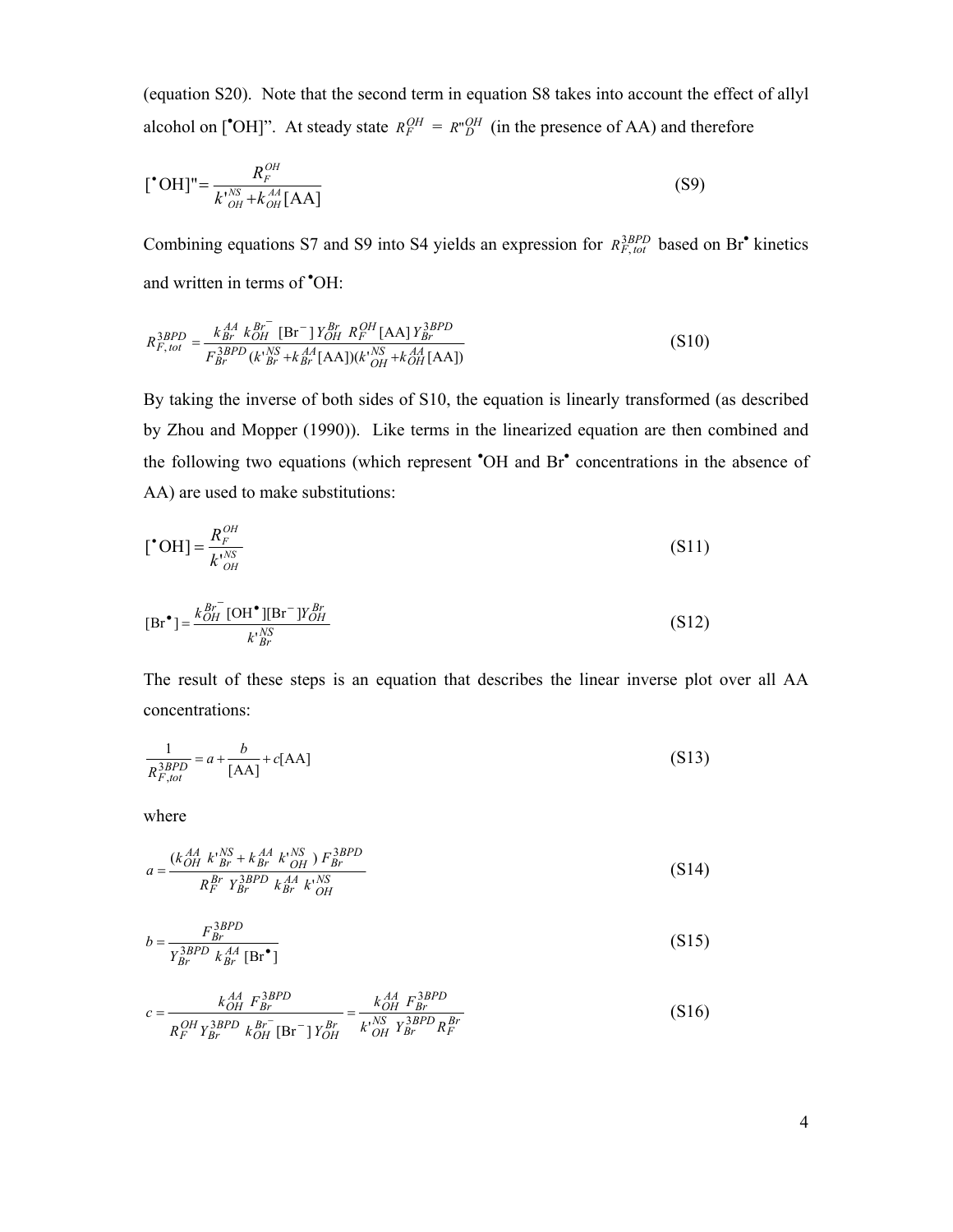Values for *a*, *b*, and *c* are determined by fitting the experimental data (1/ $R_{F, tot}^{3BPD}$  and 1/[AA]) to the functional form of equation S13 using Sigmaplot (version 4.0). By rearranging the *a*, *b*, and *c* terms, it is possible to solve for [Br<sup>•</sup>],  $R_F^{Br}$ , and the lifetime of Br<sup>•</sup> ( $\tau_{Br}$ ) in the absence of AA:

$$
[\text{Br}^{\bullet}] = \frac{F_{Br}^{3BPD}}{b \ Y_{Br}^{3BPD} \ k_{Br}^{AA}} \tag{S17}
$$

$$
R_F^{Br} = \frac{k_{OH}^{AA} F_{Br}^{3BPD}}{c \; k_{OH}^{NS} Y_{Br}^{3BPD}}
$$
(S18)

$$
\tau_{Br} = \frac{c \; k_{OH}^{NS}}{b \; k_{OH}^{AA} \; k_{Br}^{AA}} = \frac{[\mathbf{Br}^{\bullet}]}{R_F^{Br}}
$$
\n
$$
\tag{S19}
$$

In order to utilize equations S18 and S19 to solve for  $R_F^{Br}$  and  $\tau_{Br}$ , the value of  $k_{OH}^{NS}$  (pseudofirst-order rate constant for • OH loss in the absence of AA) must first be determined. If the system is well defined (i.e., the major sinks of 'OH are known), it is relatively straightforward to calculate this value. For example, in our system  $Br^-$  and  $H_2O_2$  are the dominant "natural" scavengers" of  $^{\bullet}$ OH and thus:

$$
k^{\prime}{}_{OH}^{NS} = k_{OH}^{Br^-} [Br^-] f_{Lost}^{Br^-} + k_{OH}^{H_2O_2} [H_2O_2]
$$
 (S20)

where  $f_{Lost}^{Br^-}$  is the fraction of <sup>•</sup>OH reacting with Br<sup>−</sup> that is "lost" (see S.5). In solutions with bromide only,  $f_{Lost}^{Br}$  is equivalent to the yield of Br<sup>•</sup> from the reaction of <sup>•</sup>OH with Br<sup>−</sup> ( $Y_{OH}^{Br}$ ) (section S.4). In cases where  $k_{OH}^{NS}$  cannot be readily calculated (e.g., in natural samples) it can be measured directly with the BA chemical probe technique discussed in Part 1, section 2.2.3.

## **S.3 Kinetic derivations for equations describing the linear portion of the inverse plot**

Because the equations in section S.2 can only be applied to Br<sup>•</sup> kinetics, we sought a more general set of equations that could be used for all forms of  $Br<sup>*</sup>(aq)$ . One approach is to assume that at low concentrations allyl alcohol has minimal impact on [<sup>•</sup>OH] and, therefore,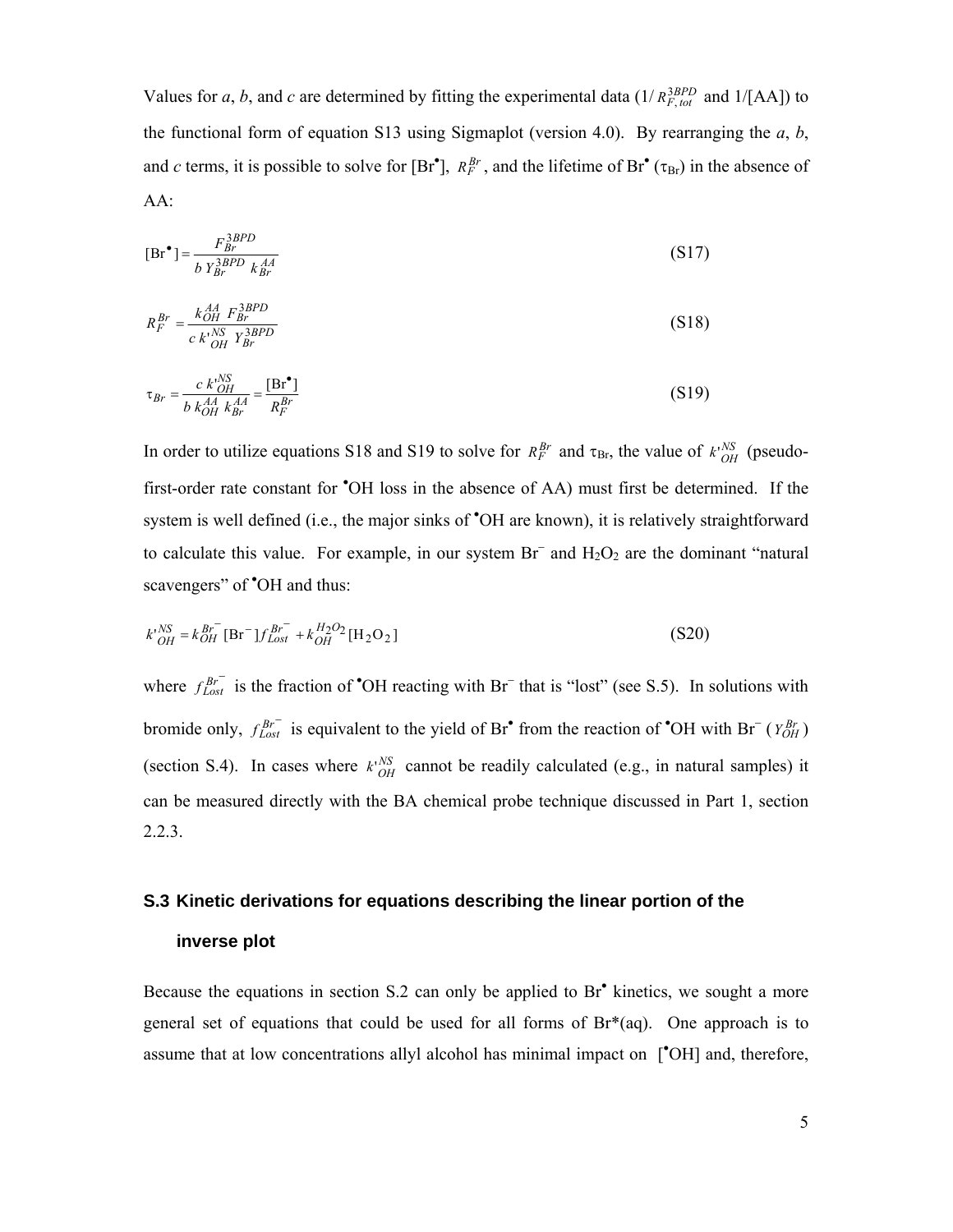little effect on the rate of formation of Br\*(aq) (i.e.,  $R^{n_i}_{F}$  (the rate in the presence of AA)  $\approx$  $R_F^i$  (the rate in the absence of AA)). By making this assumption, the equations no longer need to be written in terms of • OH, which greatly simplifies the derivations and allows equations to be written for each Br\*(aq) species. Under these conditions, equation S4 can be rewritten to represent any Br\*(aq) species:

$$
R_{F, tot}^{3BPD} = \frac{k_i^{AA}[i] \cdot \left[\text{AA}\right] Y_i^{3BPD}}{F_i^{3BPD}}\tag{S21}
$$

where  $[i]$ " is equal to

$$
[i] = \frac{R_F^i}{k_i^{NS} + k_i^{AA}[\text{AA}]}
$$
(S22)

and  $k_i^{NS}$  is the pseudo-first-order rate constant for the reaction of species *i* with natural scavengers. Substituting S22 into S21 yields

$$
R_{F, tot}^{3BPD} = \frac{k_i^{AA} R_F^i [AA] Y_i^{3BPD}}{F_i^{3BPD} (k_i^{NS} + k_i^{AA} [AA])}
$$
(S23)

As with equation S10, equation S23 can be linearly transformed by taking the inverse of both sides of the equation. Like terms are then combined and the following equation (which represents steady-state concentrations of *i* in the absence of AA) is used to make substitutions:

$$
[i] = \frac{R_F^i}{k_i^{NS}}\tag{S24}
$$

The final result is an equation that describes the linear portion of the inverse plot:

$$
\frac{1}{R_{F, tot}^{3BPD}} = a' + \frac{b'}{[AA]}
$$
(S25)

Note that this equation follows directly from equation S13 under conditions of low allyl alcohol concentrations where  $\frac{v}{[AA]}$  $\frac{b}{\sqrt{2}}$  >> *c*[AA] and it is assumed that AA has a minimal affect on  $R_F^i$ .

The parameters *a′* and *b′* in equation S25 are the y-intercept and slope of the linear portion of the inverse plot that can be expressed as: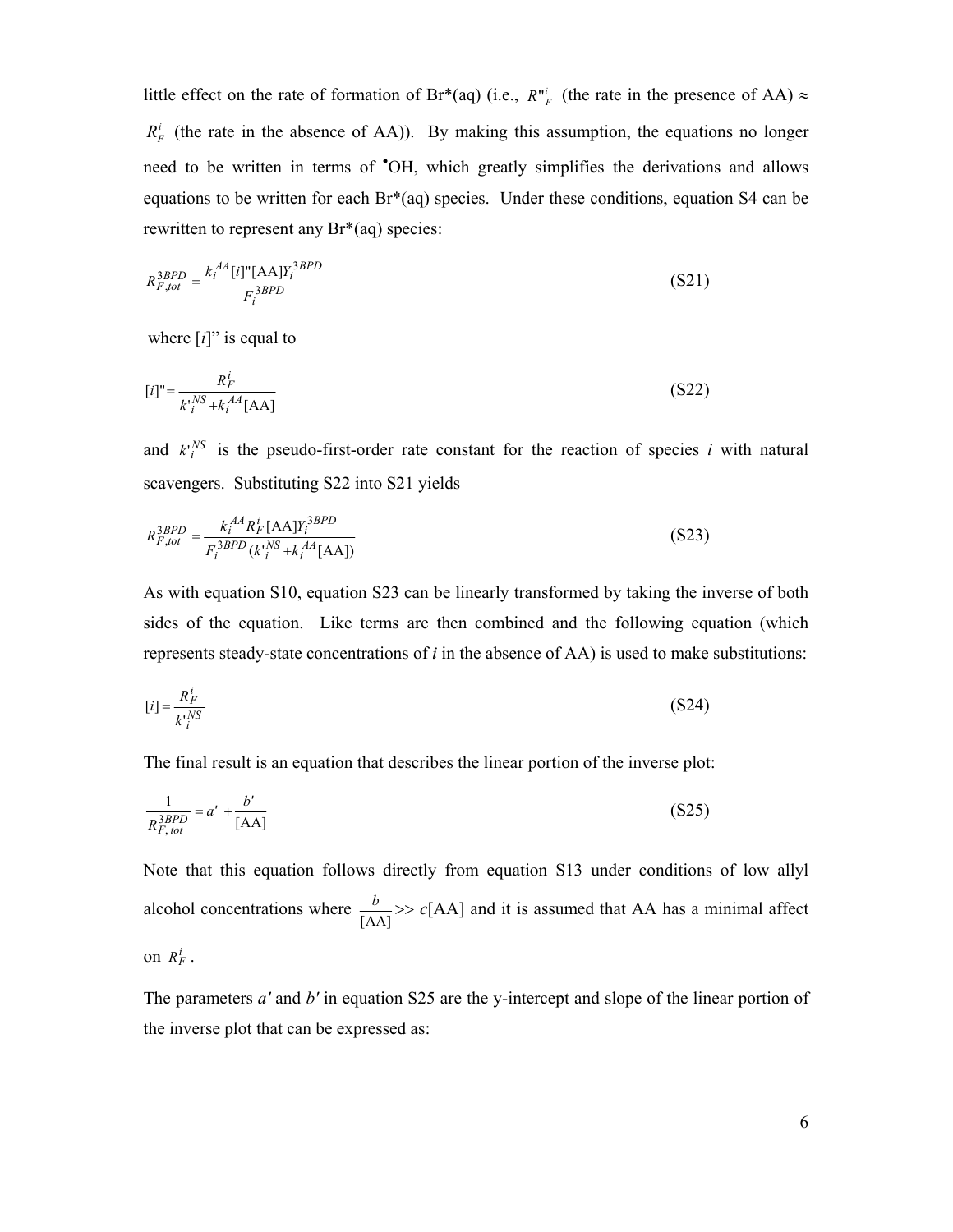$$
a' = \frac{F_i^{3BPD}}{Y_i^{3BPD} R_F^i}
$$
 (S26)

$$
b' = \frac{F_i^{3BPD}}{Y_i^{3BPD} k_i^{AA}[i]}
$$
 (S27)

These two terms can be rearranged to solve for values of [*i*],  $R_F^i$ , and  $\tau_i$  in the absence of AA as follows:

$$
[i] = \frac{F_i^{3BPD}}{b' Y_i^{3BPD} k_i^{AA}}
$$
(S28)

$$
R_F^i = \frac{F_i^{3BPD}}{a' Y_i^{3BPD}}
$$
(S29)

$$
\tau_i = \frac{a'}{b' \ k_i^{AA}} = \frac{[i]}{R_F^i}
$$
 (S30)

These equations are analogous to those derived for the <sup>\*</sup>OH system with BA as the probe (Zhou and Mopper, 1990; Anastasio and McGregor, 2001).

#### **S.4 Calculating the fraction of 3BPD formed from the reaction of species** *i* **with**

### AA ( $F_i^{3BPD}$ ) in bromide solutions

As discussed earlier, in our experimental system 3BPD formation can be attributed to the reactions of Br<sup>•</sup>, Br<sub>2</sub>, and HOBr with AA. The fraction of 3BPD formed from each species can be calculated by dividing the rate of 3BPD formation attributed to species *i* by the total rate of 3BPD formation:

$$
F_i^{3BPD} = \frac{R_{F,i}^{3BPD}}{R_{F,iot}^{3BPD}} = \frac{k_i^{AA}[i] \cdot [(AA] Y_i^{3BPD}}{\sum_i (k_i^{AA}[i] \cdot [(AA] Y_i^{3BPD})} \tag{S31}
$$

Values of [*i*]" were determined using the kinetic model under a given set of conditions. It is important to note that  $F_i^{3BPD}$  changes as a function of pH, [Br<sup>-</sup>], and [AA].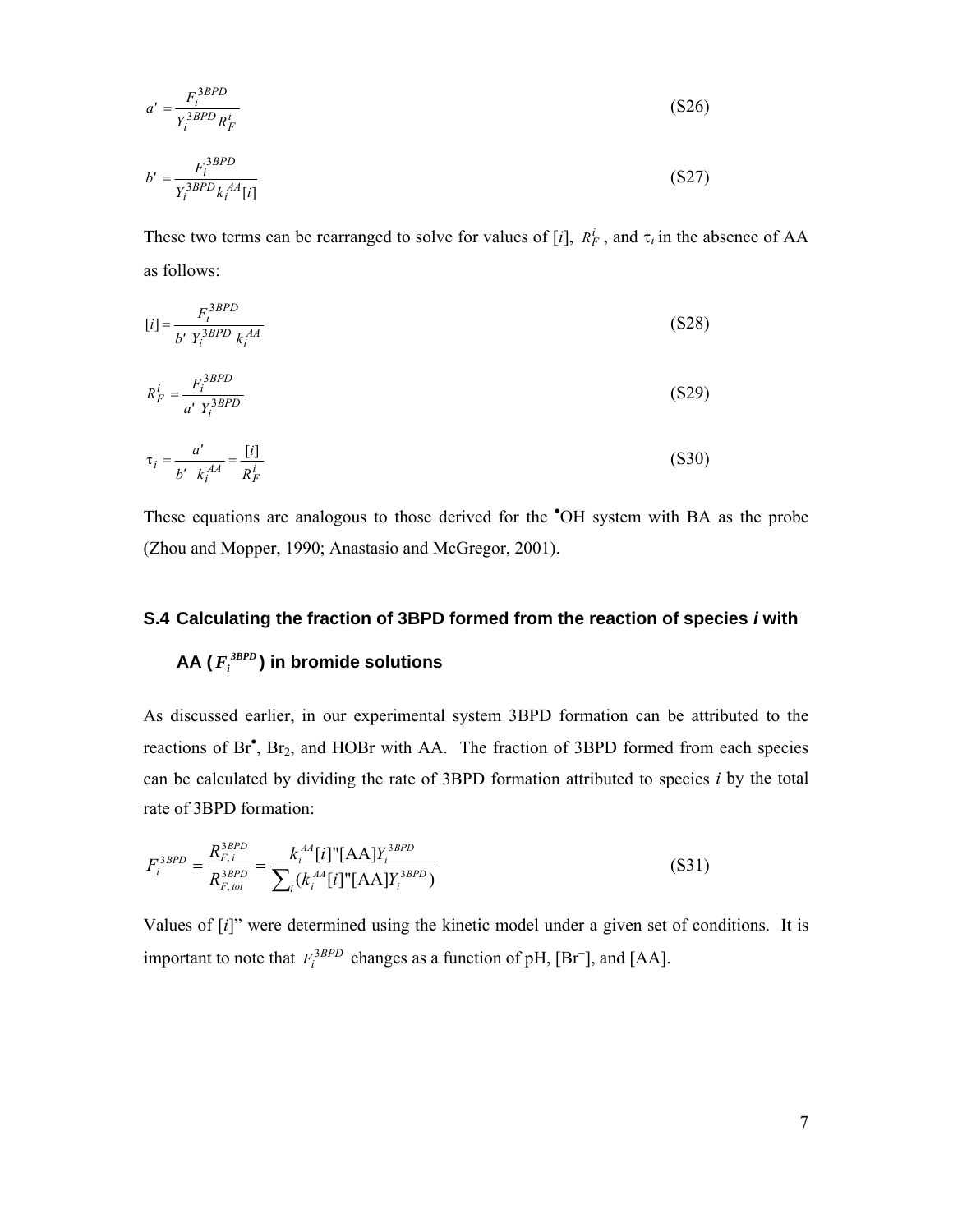### **S.5 Calculating the yield of Br<sup>•</sup> from the reaction of <sup>•</sup>OH with Br<sup>−</sup> (** $Y_{OH}^{Br}$  **) and the**

### **fraction of** • **OH lost to reaction with Br**<sup>−</sup>  **(** <sup>−</sup> *Br Lost f* **) in bromide solutions**

In our experimental system, the yield of Br<sup>•</sup> from the reaction of <sup>•</sup>OH with Br<sup>-</sup> ( $Y_{OH}^{Br}$ ) is equivalent to the fraction of <sup>•</sup>OH lost during reaction with Br<sup>−</sup> ( $f_{Lost}^{Br}$ ). These two values are determined by the fate of 'BrOH<sup>-</sup>, which is formed from the initial reaction of 'OH with Br<sup>-</sup> (reaction 29) and controlled by subsequent reactions (Table S2):

| $\bullet$ OH + Br <sup>-</sup> $\rightarrow$ $\bullet$ BrOH <sup>-</sup>                           | (29) |
|----------------------------------------------------------------------------------------------------|------|
| $\bullet$ BrOH <sup>-</sup> + Br <sup>-</sup> $\rightarrow$ $\bullet$ Br <sub>2</sub> <sup>-</sup> | (30) |
| $\text{BrOH}^- \rightarrow \text{Br}^- + \text{O} + \text{OH}$                                     | (35) |
| $\text{BrOH}^- \rightarrow \text{Br}^{\bullet} + \text{OH}^-$                                      | (36) |
| $\bullet$ BrOH <sup>-</sup> + H <sup>+</sup> $\rightarrow$ Br $\bullet$ + H <sub>2</sub> O         | (37) |

The values for  $Y_{OH}^{Br}$  and  $f_{Lost}^{Br}$  are equivalent in our experimental system because the reactions that lead to the destruction of  $\textdegree\textnormal{OH}$  (i.e., 30, 36, and 37) also lead to the formation of Br $\textdegree$ . (Note that reaction 30 is a source of Br<sup>•</sup> because  ${}^{\bullet}Br_2^-$  rapidly dissociates to Br<sup>•</sup>). *Y<sub>OH</sub>* and  $f_{Lost}^{Br}$  are calculated as the sum of the rates of the reactions that lead to Br<sup>•</sup> formation (or <sup>•</sup>OH loss), divided by the total rate of 'BrOH<sup>-</sup> loss. Factoring out ['BrOH<sup>-</sup>] in this fraction yields the following expression:

$$
Y_{OH}^{Br} = \frac{k_{B'OH}^{BrOH} + k_{B'OH}^{H^{+}}}{k_{B'OH}^{BrOH} + k_{B'OH}^{BrOH} + k_{B'OH}^{H^{+}} - (H^{+}) + k_{B'OH}^{Br}}}{k_{B'OH}^{BrOH} + k_{B'OH}^{H^{+}} - (H^{+}) + k_{B'OH}^{Br} - (Br^{-})}
$$
(S32)

where  $k_{\rightarrow Br^{-}}^{BrOH^{-}}$ *BrOH*  $k \frac{BrOH^{-}}{\rightarrow Br^{-}}$  and  $k \frac{BrOH^{-}}{\rightarrow Br}$ *BrOH*  $k^{BrOH^-}$  are the first order rate constants for the dissociation of  $\text{BrOH}^-$  into  $\rightarrow$ Br<sup>−</sup> (reaction 35) and Br<sup>•</sup> (reaction 36), respectively.

Although  $Y_{OH}^{Br}$  and  $f_{Lost}^{Br}$  are equivalent for our experimental system, this may not be true for other systems. For example, in actual samples there might be species present that can react with "BrOH<sup>-</sup> and "Br<sub>2</sub><sup>-</sup> which could lead to the destruction of "OH, but not to the formation of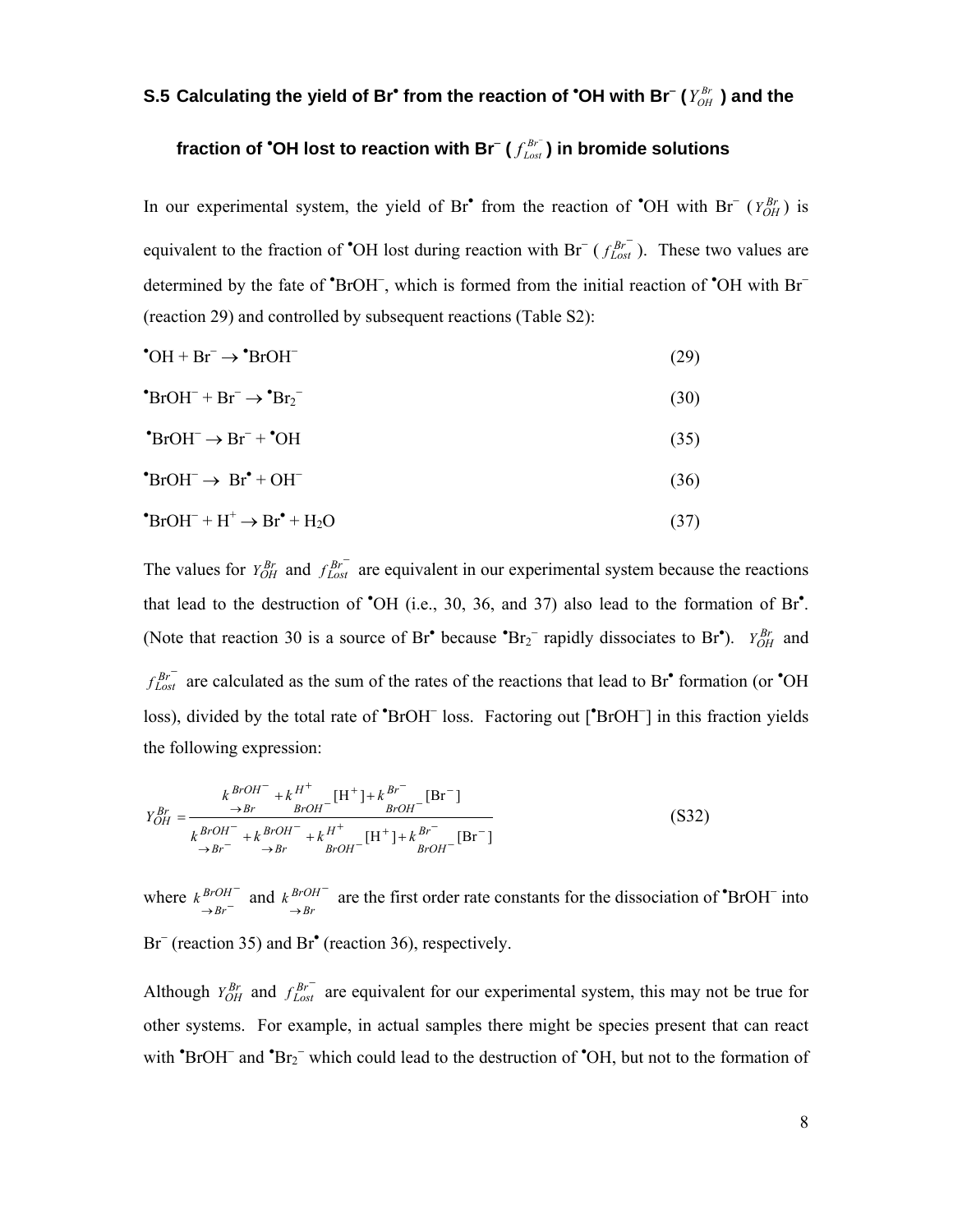Br<sup>•</sup> (i.e., reactions with dissolved organic material). In such cases,  $f_{\text{Lost}}^{Br}$  would be larger than  $Y_{OH}^{Br}$  and, in order to calculate  $f_{Lost}^{Br}$ , equation S32 would need to be modified to account for the additional reactions of  $^{\bullet}$ BrOH<sup>-</sup> and  $^{\bullet}$ Br<sub>2</sub><sup>-</sup>.

### S.6 Alternative method for calculating the rate of Br<sup>•</sup> formation ( $R_F^{Br}$ ) in bromide

#### **solutions using equation S13**

As discussed in section S.2, equation S13 can be used to calculate [Br<sup>•</sup>],  $R_F^{Br}$ , and  $\tau_{Br}$  in cases where the entire non-linear inverse plot has been defined. In theory, it should also be possible to use S13 to calculate [Br<sup>\*</sup>],  $R_F^{Br}$ , and  $\tau_{Br}$  in cases where only the linear portion of the curve has been defined. In the linear portion of the inverse plot (i.e., at low AA concentrations),  $\frac{b}{[AA]} \gg c[AA]$  and S13 simplifies to:

$$
\frac{1}{R_{F, tot}^{3BPD}} = a + \frac{b}{[AA]}
$$
(S33)

Note this equation is different from equation S25 (section S.3) in that the *a* and *b* terms have not been rewritten in terms of all three species (i.e., *a* and *b* are still defined by equations S14 and S15, respectively). In the linear range, the *a* and *b* terms are equivalent to the y-intercept and slope of the linear inverse plot, respectively.

When working in the linear range [Br<sup>\*</sup>] is calculated as discussed in section S.2 (equation S17) and  $\tau_{\text{Br}}$  can be calculated as  $[Br^{\bullet}]/R_F^{Br}$ . However, in the original derivation,  $R_F^{Br}$  was derived with the *c* term, and because the *c* term has been removed, the *a* term must now be used to calculate  $R_F^{Br}$ . In section S.2 the *a* term was defined as:

$$
a = \frac{(k_{OH}^{AA} k_{Br}^{NS} + k_{Br}^{AA} k_{OH}^{NS}) F_{Br}^{3BPD}}{R_F^{Br} Y_{Br}^{3BPD} k_{Br}^{AA} k_{OH}^{NS}}
$$
(S14)

Note that this equation has two unknowns,  $R_F^{Br}$  and  $k_{Br}^{NS}$ . In order to solve this equation for  $R_F^{Br}$  the equation must be written in terms of [Br<sup>•</sup>], which can be calculated with equation S17. This is done by substituting with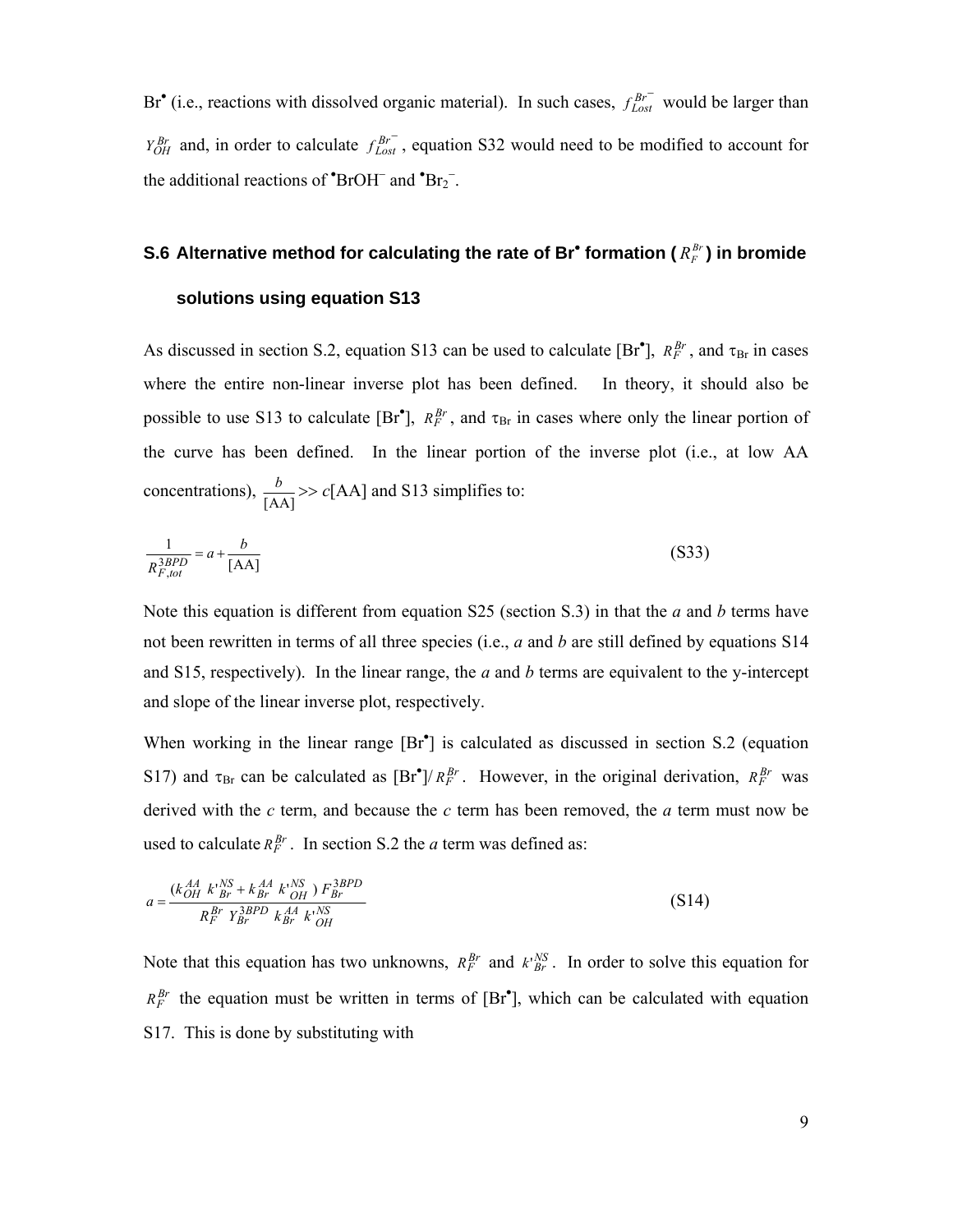$$
[\text{Br}^{\bullet}] = \frac{R_F^{Br}}{k_{Br}^{NS}} \tag{S34}
$$

By rearranging S14 and using equation S34,  $R_F^{Br}$  can be written as:

$$
R_F^{Br} = \frac{F_{Br}^{3BPD}[\text{Br}^{\bullet}]Y_{Br}^{3BPD}k_{Br}^{AA}k_{OH}^{NS}}{Y_{Br}^{3BPD}[(a[\text{Br}^{\bullet}]Y_{Br}^{3BPD}k_{Br}^{AA}k_{OH}^{NS}) - (k_{OH}^{AA}F_{Br}^{3BPD})]}
$$
(S35)

This equation, in conjunction with the y-intercept from the linear inverse plot of the raw data (i.e., without any AA or  $F_i^{3BPD}$  corrections) and the [Br<sup>•</sup>] calculated with equation S17, was used to calculate  $R_F^{Br}$  for several of the experiments. This "data treatment" only provides good results in cases where  $F_{Br}^{3BPD}$  is very large and, overall, these results are no better (and typically much worse) than those obtained from data treatment C.

#### **S.7 Technique for removing small amounts of Br**<sup>−</sup>  **from NaCl solutions**

In agreement with a past report (Wang et al., 1994), we found trace amounts of Br<sup>−</sup> in solutions made from "pure" NaCl. Because these trace amounts of Br<sup>−</sup> can bias our experimental results in chloride solutions containing little or no added bromide, we developed a technique to remove Br<sup>−</sup> from concentrated chloride solutions.

In preliminary experiments to develop this technique, 3 M solutions of pure NaCl (Aldrich, 99.999%) at pH ∼ 2 were illuminated for ∼24 hours with 254 nm light in a cylindrical reactor (RPR-100; Southern New England Ultraviolet Company, Inc.) equipped with 16 mercury lamps (RPR-2537 Å, 25 W). After illumination allyl alcohol was added to the solutions and, surprisingly, large amounts of 3BPD were formed, indicating the presence of reactive bromide species such as  $Br<sub>2</sub>$ .

Based on these results, we developed a procedure to convert Br<sup>−</sup> to Br<sub>2</sub> and purge it from solution. In this technique 250 mL of a 3 M NaCl solution containing 0.01 M  $H_2O_2$  was adjusted to pH 1.5 and then divided equally into four separate 130 mL quartz vessels (P/N  $#$ 7892, Ace Glass). The vessels were illuminated for 8 hrs in the cylindrical photoreactor while simultaneously being purged at  $\sim 0.35$  L min<sup>-1</sup> with zero-grade air (Puritan Medical Products) sent through a glass gas dispersion tube ( $P/N \neq 9435-23$ , Ace Glass). Every two hours, fresh H<sub>2</sub>O<sub>2</sub> solution was added (61 μL of a 10.4 M H<sub>2</sub>O<sub>2</sub> stock solution). After illumination,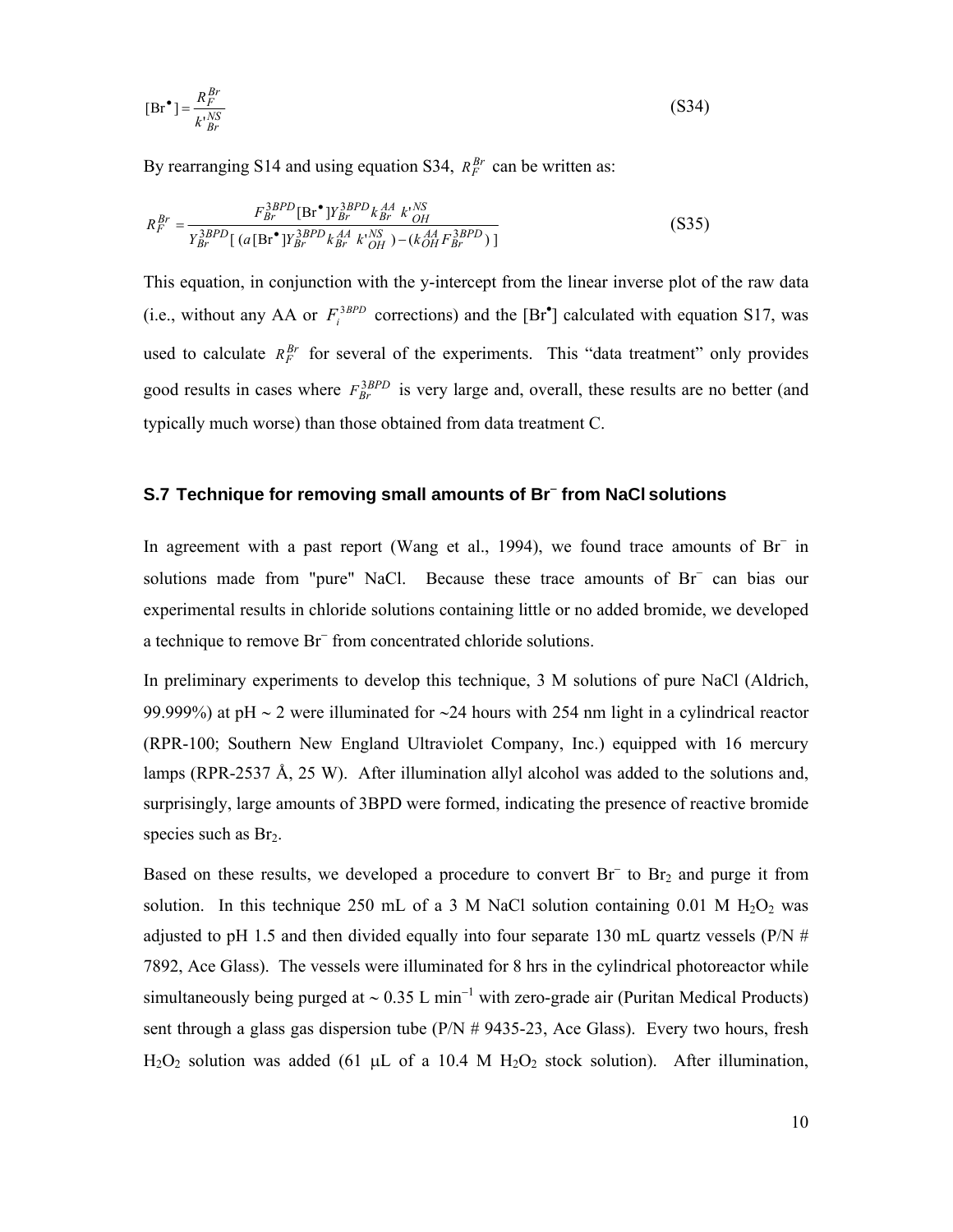bromide levels were monitored by taking 0.40 mL of illuminated solution from each vessel, adding 5 mg of Oxone (monopersulfate compound  $(2KHSO<sub>5</sub>·KHSO<sub>4</sub>·K<sub>2</sub>SO<sub>4</sub>)$ , Aldrich) to each aliquot to convert Br<sup>−</sup> to Br<sub>2</sub> and letting the solutions react in the dark for 1.5 hrs. After this, 1.6 mL of Milli-Q water and 2.3 μL of 66 mM AA solution were added, and the mixture was allowed to react for 1 hr, at which time the sample was extracted and analyzed for 3BPD (Matthew and Anastasio, 2000). Although there was a reduction in Br<sup>−</sup> (as indicated by a reduction in the amount of 3BPD formed compared to amounts in untreated chloride), these initial tests revealed that there was still measurable levels of bromide present in the solutions.

The solutions were then illuminated and purged ( $\sim$ 1.2 L min<sup>-1</sup>) for an additional 8 hours, illuminated for an additional 11 hours without purging, and then purged for ∼ 4 hrs (∼1.2 L min-1) without illumination. Based on the "Oxone test" described above, there was very little bromide remaining in these treated solutions. To further confirm this, solutions of 0.56 M Cl<sup>−</sup> (treated and untreated), 75  $\mu$ M AA and 1.0 mM  $H_2O_2$  were illuminated at pH 5.5 with 313 nm light for 1 hr. The 3BPD peak area was reduced by ∼ 60 times in the treated sample compared to the area in the untreated NaCl, indicating that ~ 98% of the Br<sup>−</sup> in the NaCl was removed by treatment. While this treatment removed most of the bromide, further tests would need to be conducted before it could be used on a routine basis.

By comparing the formation rate of 3BPD in untreated 0.56 M chloride solutions (pH 5.5, 75  $\mu$ M AA, and 1.0 mM H<sub>2</sub>O<sub>2</sub>) to the results described in Part 2, section 3.3.1 (measurements of 3BPD and 3CPD as a function of [Br<sup>−</sup> ] in 0.56 M (treated) NaCl solutions), we estimate that the untreated Aldrich NaCl contained ∼ 0.007 mol % Br<sup>−</sup> . This is consistent with the value (≤ 0.01 mol % Br<sup>−</sup> ) reported by Aldrich. In addition, a similar level of Br<sup>−</sup> (0.011 mol %) has been reported for NaCl from J.T. Baker (Wang et al., 1994). Because of possible changes in the Cl<sup>−</sup> concentration due to evaporation of water or Cl\*(g) (i.e., Cl<sub>2</sub> or HOCl), the concentration of Cl<sup>−</sup> in the treated solutions was measured with ion chromatography (Zhang and Anastasio, 2001). These measurements showed a slight increase in [Cl<sup>−</sup> ], indicating that the loss of water was greater than any loss of Cl<sup>−</sup> as Cl<sub>2</sub> or HOCl.

### S.8 Calculating expected rates of  ${{}^{\bullet} \mathbf{Cl}_2}^-$  and Cl ${{}^{\bullet}$  formation (  $R_F^{Cl_2^-}$  and  $R_F^{Cl}$  )

The following reactions lead to the formation of  $^{\bullet}Cl_{2}^-$  in chloride solutions: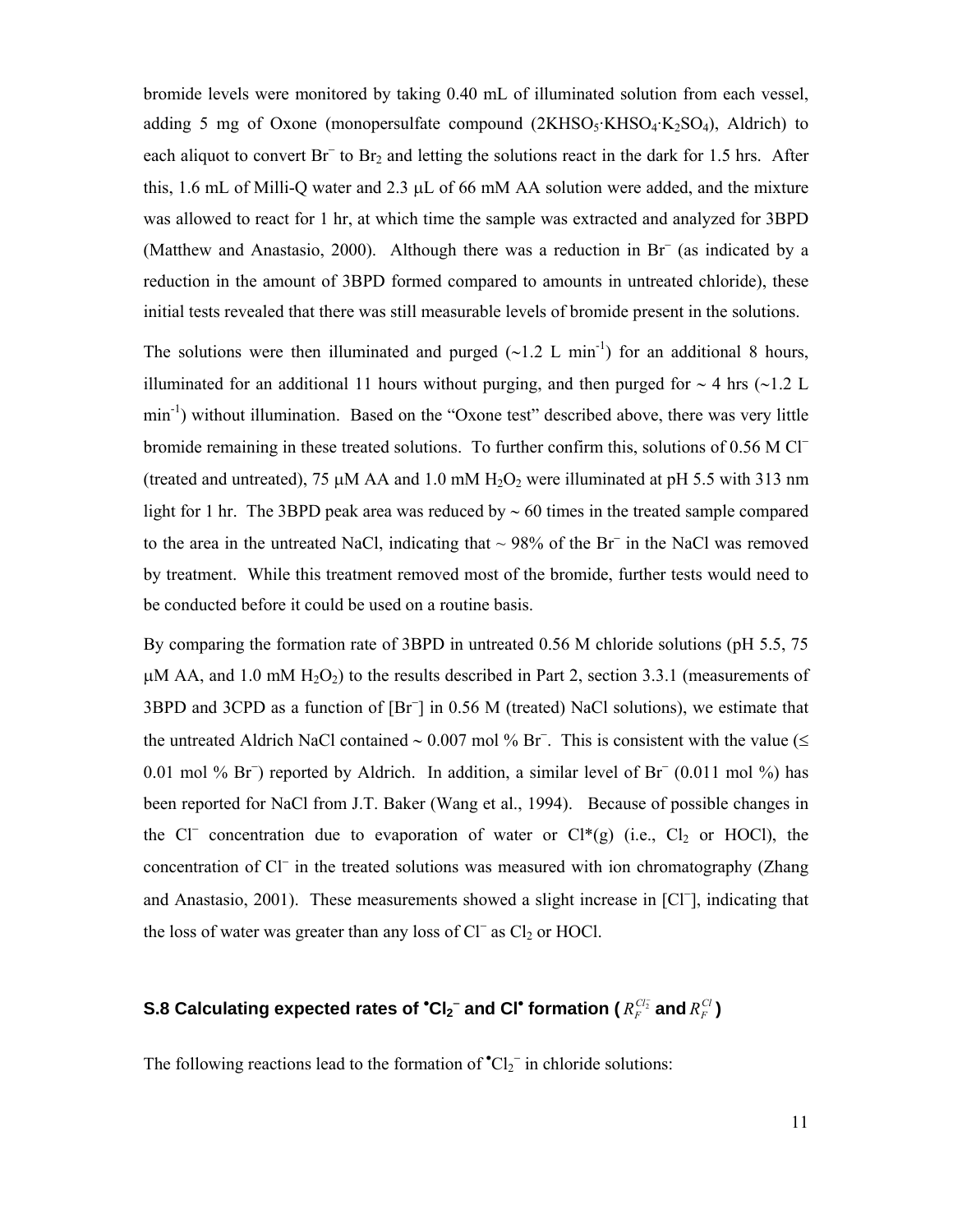| $Cl^-$ + $^{\bullet}OH \rightarrow ^{\bullet}ClOH^-$                                                                       | (94) |
|----------------------------------------------------------------------------------------------------------------------------|------|
| $^{\bullet}$ ClOH <sup>-</sup> + Cl <sup>-</sup> $\rightarrow$ $^{\bullet}$ Cl <sub>2</sub> <sup>-</sup> + OH <sup>-</sup> | (95) |
| $^{\bullet}$ ClOH <sup>-</sup> $\rightarrow$ Cl <sup>-</sup> + $^{\bullet}$ OH                                             | (96) |
| $^{\bullet}$ ClOH <sup>-</sup> + H <sup>+</sup> $\rightarrow$ Cl <sup><math>^{\bullet}</math></sup> + H <sub>2</sub> O     | (97) |
| $Cl^{-} + Cl^{\bullet} \rightarrow \text{Cl}_{2}^{-}$                                                                      | 98)  |

The reaction numbers correspond to those in Table S4. In theory,  $R_F^{Cl_2^-}$  should be the sum of the rates from reactions 95 and 98. However, the net rate of  $^{\bullet}Cl_{2}^{-}$  formation from reaction 98 can be no faster than the rate of formation of Cl<sup>•</sup> in reaction 97. Furthermore, essentially all of the Cl<sup>•</sup> formed in reaction 97 is converted to  $\text{Cl}_2$ <sup>-</sup> via reaction 98. Based on this,  $R_F^{Cl_2^+}$  is written as the sum of the rates from reactions 95 and 97:

$$
R_F^{Cl_2^-} = k_{Cl^-}^{ClOH^-} [Cl^-][^{\bullet}ClOH^-] + k_{H^+}^{ClOH^-} [^{\bullet}ClOH^-][H^+]
$$
\n
$$
(S36)
$$

where  $k_m^n$  is the rate constant for the reaction of species *m* with species *n*.

Analogous to the case for Br<sup>•</sup>, all of the Cl<sup>•</sup> in our system originates from the reaction of <sup>•</sup>OH with Cl<sup>−</sup> (reaction 94), which means that the rate of formation of Cl<sup>•</sup> is:

$$
R_F^{Cl} = k_{OH}^{Cl^-}[^{\bullet} \text{OH}][\text{Cl}^-]Y_{OH}^{Cl} \tag{S37}
$$

where  $Y_{OH}^{Cl}$  is the yield of Cl<sup>•</sup> from the reaction of <sup>•</sup>OH with Cl<sup>−</sup> (see section S.10). The concentrations for the species in equations S36 and S37 are taken directly from the model output produced for a given set of experimental conditions.

### **S.9 Calculating the expected rate of <sup>•</sup>BrCl<sup>−</sup> formation (** $R_F^{BrCT}$  **) for the mixed**

#### **halide system**

Because of rapid equilibria established between the following species,

| $Br^{\bullet} + Cl^{-} \rightarrow {}^{\bullet}BrCl^{-}$ | (175) |
|----------------------------------------------------------|-------|
|                                                          |       |

$$
^{\bullet}BrCl^{-} \to Br^{\bullet} + Cl^{-} \tag{190}
$$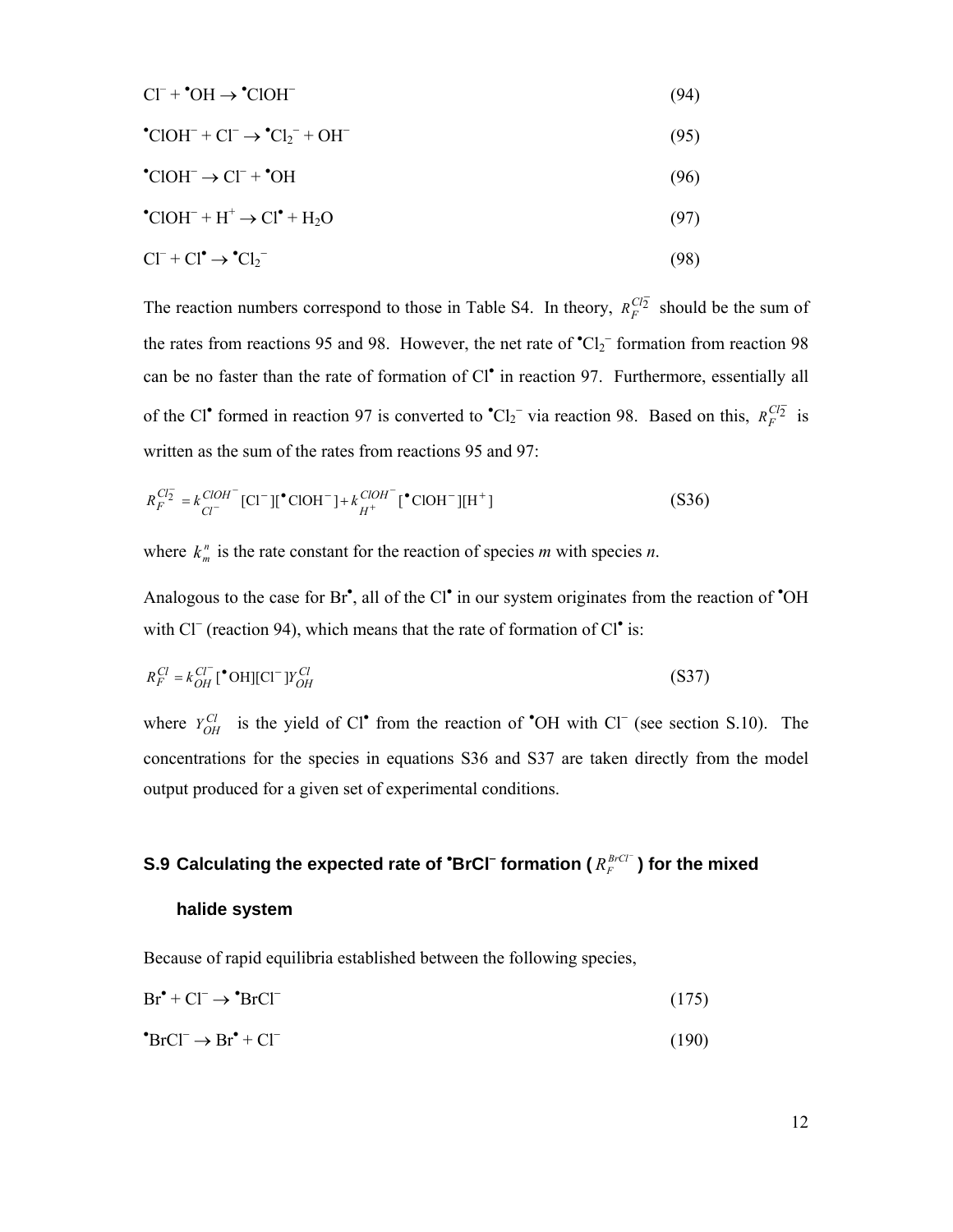and the equivalent reactions for Cl<sup>•</sup> (172 and 189), it is difficult to calculate the formation rate of "new" 'BrCl<sup>-</sup> that is separate from the rate of recirculating 'BrCl<sup>-</sup> established from these equilibria. To estimate the formation of "new" "BrCl<sup>−</sup> we have used the contributions from 171 and 174:

$$
^{\bullet}CIOH^{-} + Br^{-} \rightarrow ^{\bullet}BrCl^{-} + OH^{-} \tag{171}
$$

$$
{}^{\bullet}\text{BrOH}^- + \text{Cl}^- \rightarrow {}^{\bullet}\text{BrCl}^- + \text{OH}^- \tag{174}
$$

Based on these reactions,  $R_F^{BrCl}$  is written as:

$$
R_F^{BrCT} = k_{BrOH}^{CT} \cdot [\mathbf{^*BrOH^-}][Cl^-] + k_{ClOH^-}^{Br^-} [\mathbf{^*ClOH^-}][Br^-]
$$
 (S38)

As was the case for equations S36 and S37, the concentrations of the species in S38 are obtained directly from the model.

### S.10 Calculation of  $Y_{OH}^{Cl}$  in chloride solutions

The yield of Cl<sup>•</sup> from the reaction of Cl<sup>−</sup> with <sup>•</sup>OH is based on the fate of <sup>•</sup>ClOH<sup>−</sup>, which is formed by <sup>•</sup>OH reacting with Cl<sup>-</sup> (94) and destroyed via 95-97:

| $Cl^-$ + $^{\bullet}OH \rightarrow ^{\bullet}ClOH^-$                                                                       | (94) |
|----------------------------------------------------------------------------------------------------------------------------|------|
| $^{\bullet}$ ClOH <sup>-</sup> + Cl <sup>-</sup> $\rightarrow$ $^{\bullet}$ Cl <sub>2</sub> <sup>-</sup> + OH <sup>-</sup> | (95) |
| $^{\bullet}$ ClOH <sup>-</sup> $\rightarrow$ Cl <sup>-</sup> + $^{\bullet}$ OH                                             | (96) |
| $^{\bullet}$ ClOH <sup>-</sup> + H <sup>+</sup> $\rightarrow$ Cl <sup><math>^{\bullet}</math></sup> + H <sub>2</sub> O     | (97) |

The overall yield of Cl<sup>•</sup> formed from the reaction of <sup>•</sup>OH with Cl<sup>−</sup> ( $Y_{OH}^{Cl}$ ) is calculated as the sum of the rates of those reactions that lead to Cl<sup>•</sup> formation, divided by the total rate of • ClOH<sup>−</sup> loss. Factoring out [• ClOH<sup>−</sup> ] from this ratio of rates gives

$$
Y_{OH}^{Cl} = \frac{k_{ClOH}^{H^{+}}[H^{+}] + k_{ClOH}^{Cl^{-}}[Cl^{-}]}{k_{\rightarrow Cl^{-}}^{ClOH^{-}} + k_{ClOH^{-}}^{H^{+}}[H^{+}] + k_{ClOH^{-}}^{Cl^{-}}[Cl^{-}]}
$$
(S39)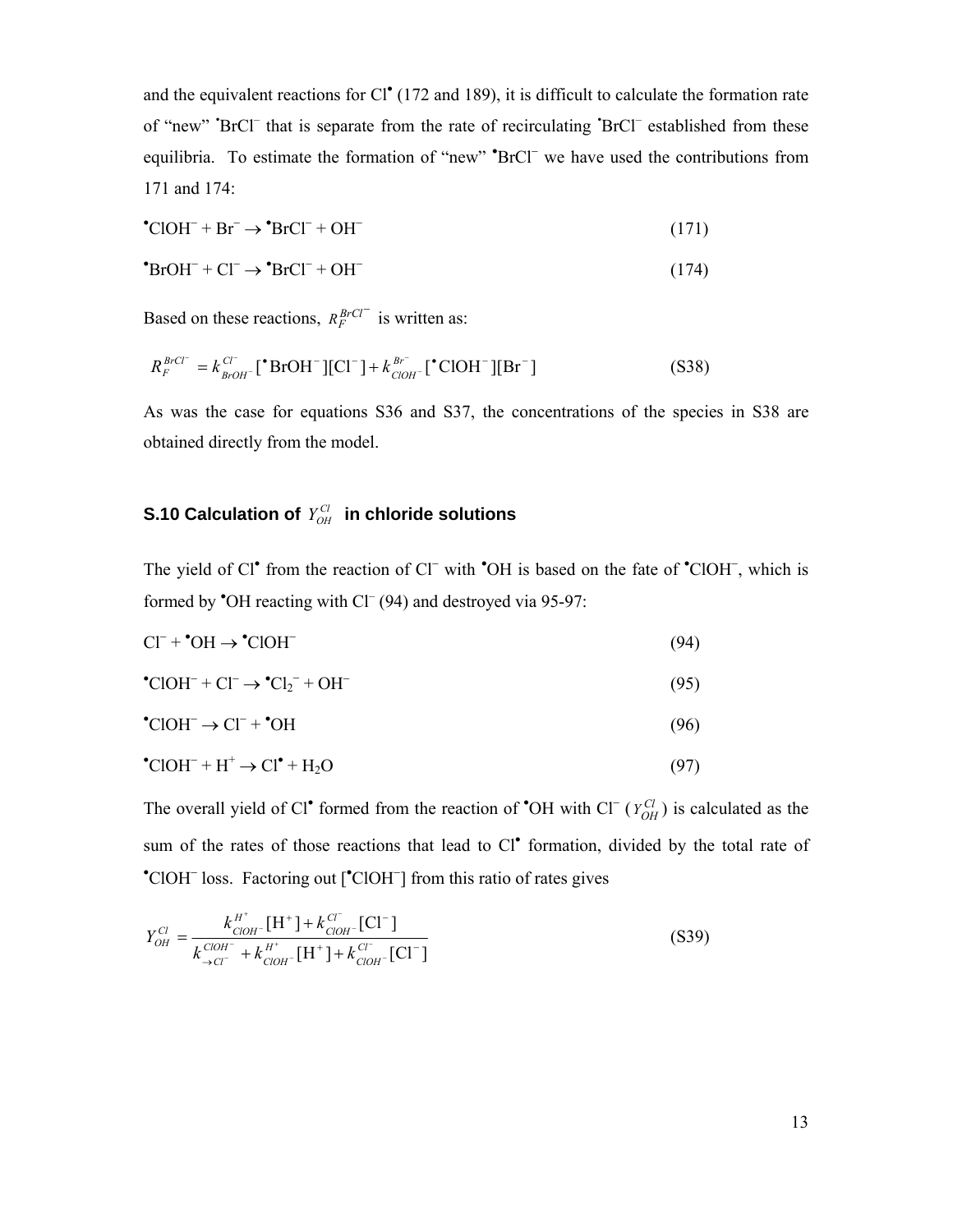where  $k_{\rightarrow}^{ClOH^-}$  is the first-order rate constant for the dissociation of  $^{\bullet}ClOH^-$  to Cl<sup>−</sup> and  $^{\bullet}OH^-$ (reaction 96). Reaction 95 must be considered as a source of  $Cl^{\bullet}$  because  $^{\bullet}Cl_{2}^{-}$  establishes a very fast equilibrium with Cl<sup>•</sup> and Cl<sup>−</sup> (reactions 98 and 110, Table S4).

### S.11 Calculation of  $Y_{OH}^{Br}$  for the mixed halide system

As discussed in section S.5, the value for  $Y_{OH}^{Br}$ , the yield of Br<sup>•</sup> from the reaction of <sup>•</sup>OH with Br<sup>-</sup>, is determined by the fate of <sup>•</sup>BrOH<sup>-</sup>. In addition to the reactions of <sup>•</sup>BrOH<sup>-</sup> listed in section S.5, the reaction of "BrOH<sup>-</sup> with Cl<sup>-</sup> to form 'BrCl<sup>-</sup> (reaction 174, Table S6) is also a source of Br<sup>•</sup> because the dominant fate of  $\textdegree$ BrCl<sup>−</sup> is to combine with Br<sup>−</sup> to form  $\textdegree$ Br<sub>2</sub><sup>−</sup> (reaction 191) or dissociate to yield Br• (reaction 190). Using equation S29 from section S.3 as the base equation,  $Y_{OH}^{Br}$  can be rewritten as:

$$
Y_{OH}^{Br} = \frac{k_{B'OH}^{B*OH^{-}} + k_{B'OH^{-}}^{H^{+}}[H^{+}] + k_{B'OH^{-}}^{Br^{-}}[Br^{-}] + k_{B'OH^{-}}^{Cl^{-}}[Cl^{-}]}{k_{B'OH^{-}}^{B*OH^{-}} + k_{B'OH^{-}}^{H^{+}}[H^{+}] + k_{B'OH^{-}}^{Br^{-}}[Br^{-}] + k_{B'OH^{-}}^{Cl^{-}}[Cl^{-}]}
$$
(S40)

where  $k_{\rightarrow Br}^{BrOH^-}$ *BrOH*  $k \frac{BrOH^{-}}{\rightarrow Br^{-}}$  and  $k \frac{BrOH^{-}}{\rightarrow Br}$ *BrOH*  $k_{\rightarrow Br}^{BrOH^-}$  are the first-order rate constants for the dissociation of  $\textdegree BrOH^-$  into  $Br^-$  +  $^{\bullet}OH$  and  $Br^{\bullet}$  + OH<sup>-</sup>, respectively (reactions 35 and 36 in Table S2).

### S.12 Calculation of  $F_i^{3XPD}$  in the chloride and mixed halide solutions

In chloride and mixed halide solutions the fraction of 3XPD (i.e., 3BPD or 3CPD) formed from species *i* is calculated as described for bromide solutions (section S.4), except that different species are included in the calculations. In the chloride system the important species are  $^{\bullet}Cl_{2}^{-}$  and Cl<sup> $^{\bullet}$ </sup>, while in the mixed halide system the species Br $^{\bullet}$ , Br<sub>2</sub>,  $^{\bullet}Cl_{2}^{-}$ ,  $^{\bullet}BrCl^{-}$ , and BrCl are primarily responsible for 3XPD formation. Under other experimental conditions other species might also need to be considered. The general equation for the calculation of  $F_i^{3XPD}$  is

$$
F_i^{3XPD} = \frac{R_i^{3XPD}}{R_{F, tot}^{3XPD}} = \frac{k_i^{AA}[i]^{\text{T}} Y_i^{3XPD}}{\sum_i (k_i^{AA}[i]^{\text{T}} Y_i^{3XPD})}
$$
(S41)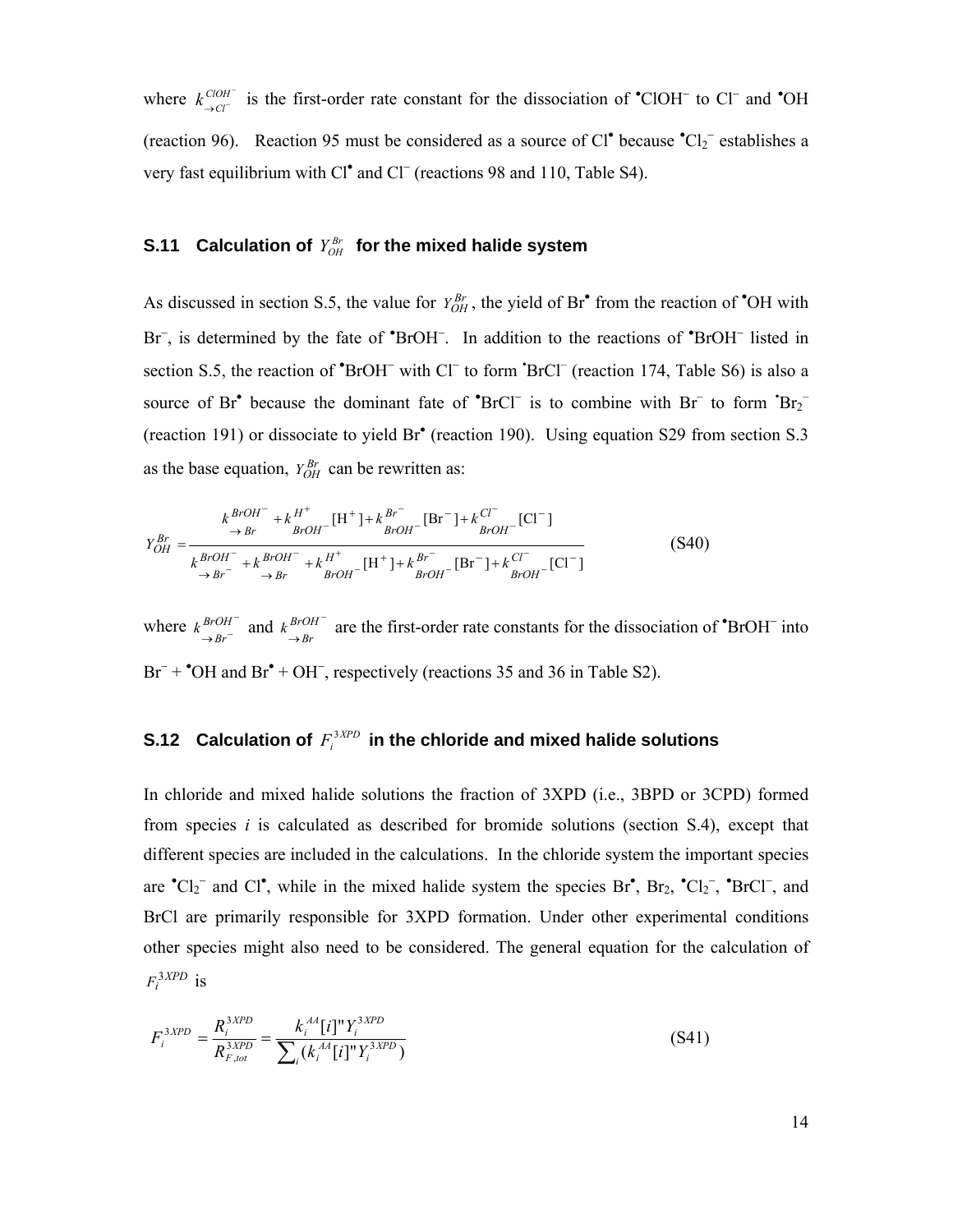where  $k_i^{AA}$  is the rate constant for reactive halogen species *i* reacting with AA,  $Y_i^{3XPD}$  is the yield of 3XPD formed from the reaction of *i* with AA, and [*i*]" is the concentration of *i* in the presence of AA obtained from the kinetic model. As for  $F_i^{3BPD}$  in the bromide system (section S.4), it is important to note that  $F_i^{3XPD}$  changes as a function pH, [Br<sup>-</sup>], [Cl<sup>-</sup>], and  $[AA]$ .

#### **S.13 Examples of plots of 3BPD formation and AA loss**

The following two figures show examples of the rates of 3BPD formation and allyl alcohol loss in the bromide-only competition kinetics Experiment 1 (pH 5.3, 0.80 mM Br<sup>-</sup>, 1.0 mM H<sub>2</sub>O<sub>2</sub>, 10–1000 μM AA, 313nm illumination). These are the measurements that were used to construct Figs. 5a and 5b in Part 1. Note that there is no data for allyl alcohol loss at 10 μM AA because of problems with this portion of the experiment.



3BPD Formation in pH 5.3, 0.80 mM Br-, 1.0 mM H2O2 Competition Kinetics Experiment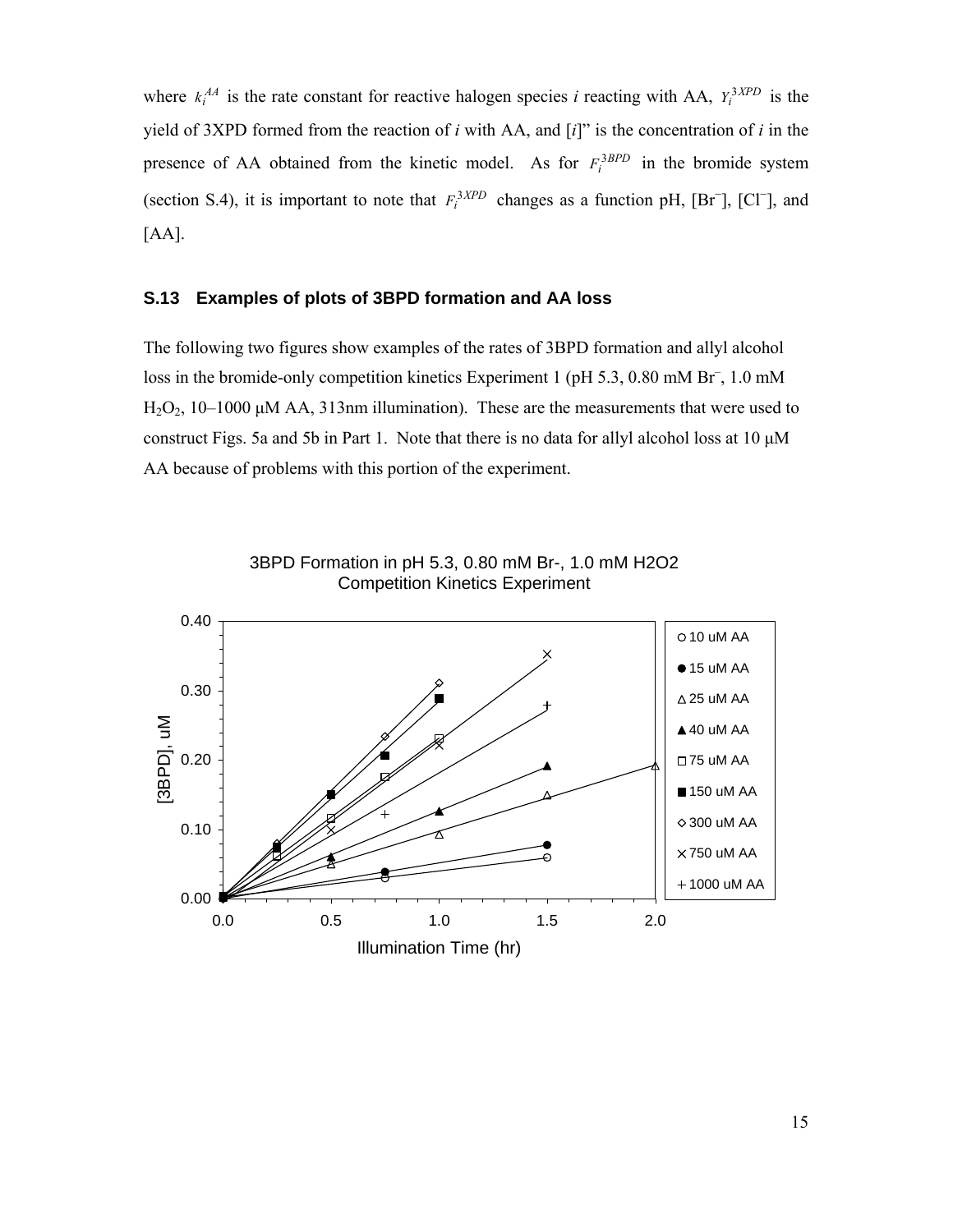

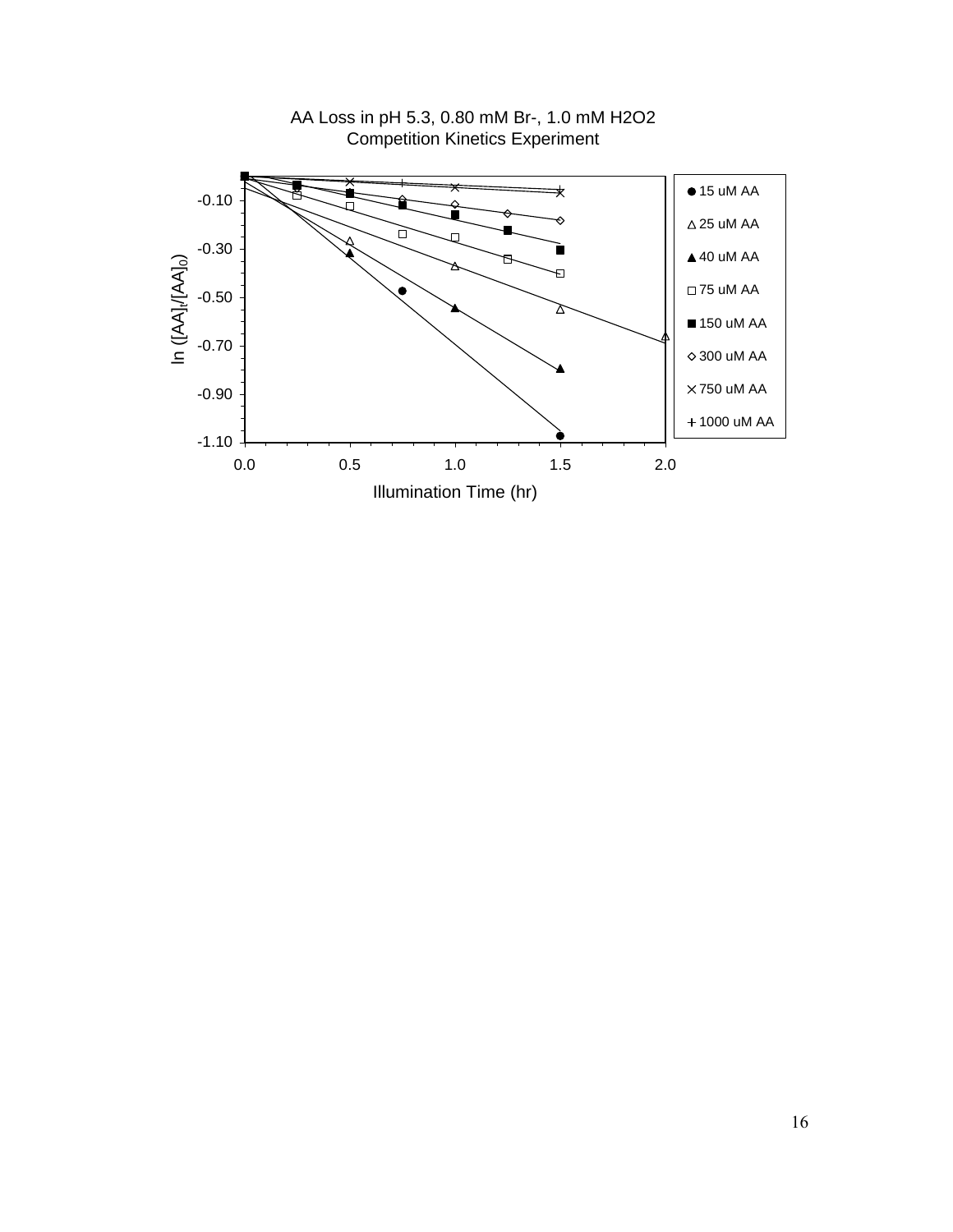|              | Rxn Reaction                                                                                                                                     | Rate constant                 | Reference                                                                                                   |
|--------------|--------------------------------------------------------------------------------------------------------------------------------------------------|-------------------------------|-------------------------------------------------------------------------------------------------------------|
| #            | Photolysis of $H_2O_2$ at 313 nm                                                                                                                 | $(M^{-1} s^{-1}$ or $s^{-1})$ |                                                                                                             |
| $\mathbf{1}$ | $H_2O_2 \rightarrow \text{^*OH} + \text{^*OH}$                                                                                                   | $3.1 \times 10^{-6}$          | Calculated <sup>a</sup>                                                                                     |
|              | Non-halogen acid-base equilibria                                                                                                                 |                               |                                                                                                             |
| 2            | $\bullet$ O <sub>2</sub> <sup>-</sup> + H <sup>+</sup> → HO <sub>2</sub> <sup>•</sup>                                                            | $5.0\times10^{10}$            | (Ross et al., 1998)                                                                                         |
| 3            | $HO^{\bullet} \rightarrow \bullet O^{\bullet} + H^{\dagger}$                                                                                     | $7.9\times10^{5}$             | Calculated with $pKa = 4.8$                                                                                 |
| 4            | $H^+$ + OH <sup>-</sup> $\rightarrow$ H <sub>2</sub> O                                                                                           | $1.0\times10^{11}$            | <b>Assumed Diffusion Limited</b>                                                                            |
| 5            | $H_2O \rightarrow H^+ + OH^-$                                                                                                                    | $1.0\times10^{-3}$            | Calculated with $pKw = 14$                                                                                  |
| 6            | $HCO_3^- + H^+ \rightarrow CO_2$                                                                                                                 | $1.0\times10^{10}$            | Assumed Diffusion Limited                                                                                   |
| 7            | $CO2 \rightarrow H+ + HCO3-$                                                                                                                     | $5.0 \times 10^3$             | Calculated with $pKa = 6.3$                                                                                 |
| $\,8\,$      | $CO32- + H+ \rightarrow HCO3-$                                                                                                                   | $5.0\times10^{10}$            | <b>Assumed Diffusion Limited</b>                                                                            |
| 9            | $HCO_3^- \rightarrow H^+ + CO_3^2$                                                                                                               | 2.5                           | Calculated with $pKa = 10.3$                                                                                |
|              | $HO_x/H_2O_2$ reactions                                                                                                                          |                               |                                                                                                             |
| 10           | $HO_2^{\bullet}$ + $^{\bullet}O_2^ \rightarrow$ $HO_2^-$                                                                                         | $9.7 \times 10^{7}$           | (Ross et al., 1998)                                                                                         |
| 11           | $HO_2^{\bullet} + HO_2^{\bullet} \rightarrow H_2O_2$                                                                                             | $8.3 \times 10^{5}$           | (Ross et al., 1998)                                                                                         |
| 12           | $\bullet$ OH + $\bullet$ OH $\rightarrow$ H <sub>2</sub> O <sub>2</sub>                                                                          | $5.5 \times 10^{9}$           | (Ross et al., 1998)                                                                                         |
| 13           | $\bullet$ OH + HO <sub>2</sub> $\bullet$ $\rightarrow$ H <sub>2</sub> O + O <sub>2</sub>                                                         | $7.1 \times 10^{9}$           | (Ross et al., 1998)                                                                                         |
| 14           | $\bullet$ OH + $\bullet$ O <sub>2</sub> <sup>-</sup> $\rightarrow$ OH <sup>-</sup>                                                               | $1.0\times10^{10}$            | (Ross et al., 1998)                                                                                         |
| 15           | $H_2O_2$ + $\text{°OH} \rightarrow \text{HO}$ <sup>*</sup>                                                                                       | $2.7 \times 10^{7}$           | (Ross et al., 1998)                                                                                         |
| 16           | $\bullet$ OH + HCO <sub>3</sub> <sup>-</sup> $\rightarrow$ $\bullet$ CO <sub>3</sub> <sup>-</sup>                                                | $8.5 \times 10^{6}$           | (Ross et al., 1998)                                                                                         |
| 17           | $\bullet$ OH + CO <sub>2</sub> $\rightarrow \bullet$ <sup>-</sup> CO <sub>3</sub> <sup>-</sup>                                                   | $1\times10^6$                 | (Ross et al., 1998)                                                                                         |
| 18           | $\bullet$ OH + CO <sub>3</sub> <sup>2-</sup> $\rightarrow \bullet$ CO <sub>3</sub> <sup>-</sup> + OH <sup>-</sup>                                | $3.9 \times 10^{8}$           | (Ross et al., 1998)                                                                                         |
| 19           | $^{\bullet}CO_3^-$ + H <sub>2</sub> O <sub>2</sub> $\rightarrow$ HCO <sub>3</sub> <sup>-</sup> + HO <sub>2</sub> <sup><math>\bullet</math></sup> | $4.3 \times 10^{5}$           | (Ross et al., 1998)                                                                                         |
| 20           | $\text{O}H + \text{CO}^{-} \rightarrow$                                                                                                          | $3\times10^9$                 | (Ross et al., 1998)                                                                                         |
| 21           | $^{\bullet}CO_{3}^{-}+HO_{2}^{-}\rightarrow HCO_{3}^{-}+^{\bullet}O_{2}^{-}$                                                                     | $3\times10^7$                 | (Ross et al., 1998)                                                                                         |
| 22           | $^{\bullet}CO_3^{-} + ^{\bullet}O_2^{-} \rightarrow O_2 + CO_3^{2-}$                                                                             | $6.5 \times 10^{8}$           | (Ross et al., 1998)                                                                                         |
| a            |                                                                                                                                                  |                               | Calculated based on an actinic flux $(I_{313})$ measured with 2-nitrobenzaldehyde actinometry using a molar |

Table S1: Base reactions for Br<sup>−</sup> Full Model

absorptivity for H<sub>2</sub>O<sub>2</sub> at 313 nm of 0.37 M<sup>-1</sup> cm<sup>-1</sup> (T. Arakaki, personal communication). Because photon fluxes vary slightly between experiments, the value of the photolysis rate constant in a given experiment can be slightly different from the typical value listed here. Note that the listed rate constant is the value for the loss of  $H_2O_2$ . This value needs to be multiplied by a factor of two to calculate the rate of formation of  $\bullet$ OH because of the reaction stoichiometry.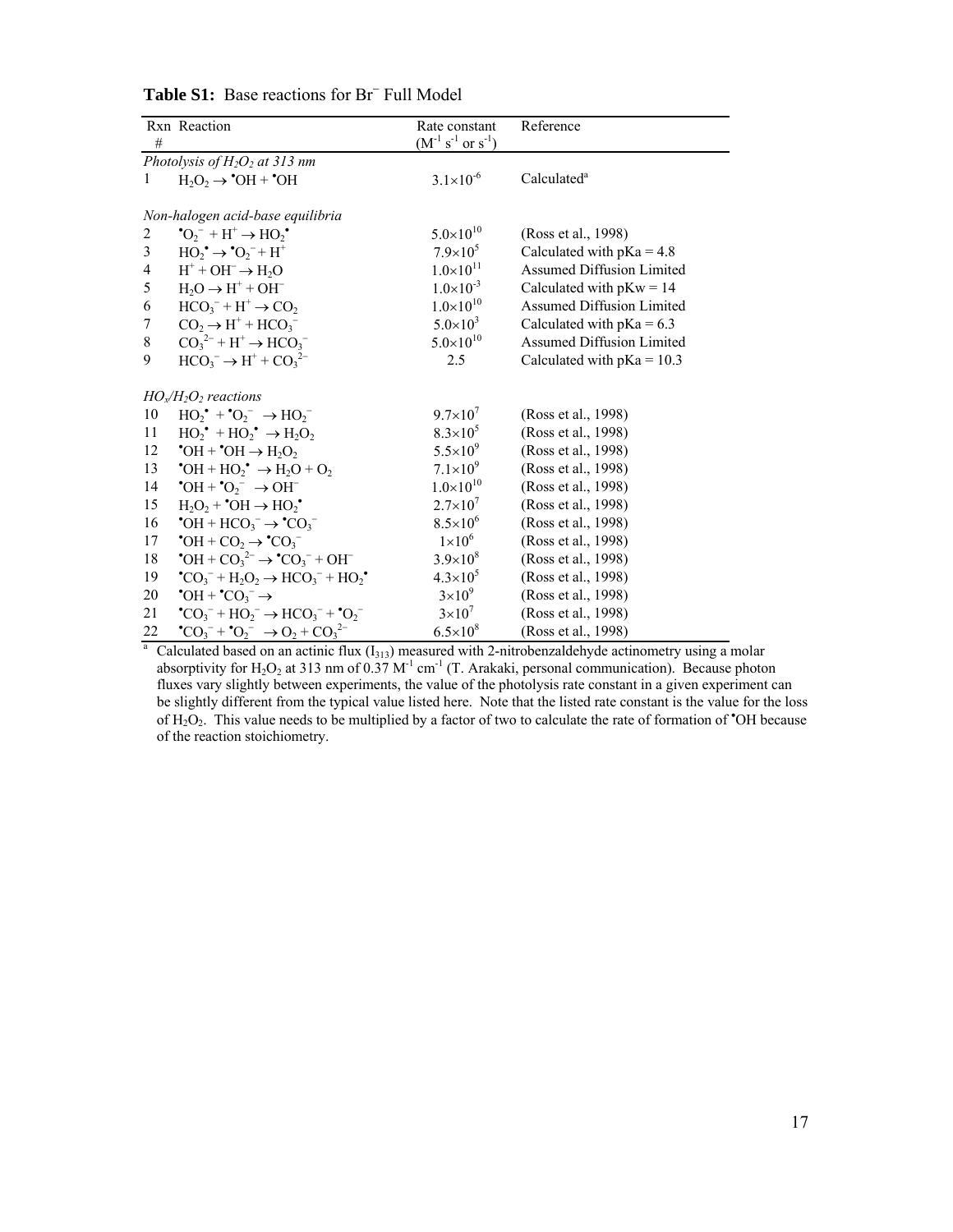| $\#$ | Rxn Reaction                                                                                                                 | Rate constant<br>$(M^{-1} s^{-1}$ or $s^{-1})$ | Reference                                        |
|------|------------------------------------------------------------------------------------------------------------------------------|------------------------------------------------|--------------------------------------------------|
|      | Photolysis of bromine species at 313 nm                                                                                      |                                                |                                                  |
| 23   | $Br_2 \rightarrow Br^{\bullet} + Br^{\bullet}$                                                                               | $1.5 \times 10^{-5}$                           | Calculated <sup>a</sup>                          |
| 24   | $HOBr \rightarrow Br^{\bullet} + {}^{\bullet}OH$                                                                             | $7.5 \times 10^{-4}$                           | Calculated <sup>a</sup>                          |
|      | Bromine acid-base equilibria                                                                                                 |                                                |                                                  |
| 25   | $H^+ + Br^- \rightarrow HBr$                                                                                                 | $5.0 \times 10^{10}$                           | Assumed Diffusion Limited                        |
| 26   | $HBr \rightarrow H^+ + Br^-$                                                                                                 | $5.0 \times 10^{19}$                           | Calculated with $pKa = -9$                       |
| 27   | $H^+$ + BrO <sup>-</sup> $\rightarrow$ HOBr                                                                                  | $5.0 \times 10^{10}$                           | Assumed Diffusion Limited                        |
| 28   | $HOBr \rightarrow H^+ + BrO^-$                                                                                               | 79                                             | Calculated with $pKa = 8.8$                      |
|      | Bromine aqueous phase reactions                                                                                              |                                                |                                                  |
| 29   | $Br^-+^{\bullet}OH \rightarrow \bullet BrOH^-$                                                                               | $1.1 \times 10^{10}$                           | (Ross et al., 1998)                              |
| 30   | $Br^-$ + $^*BrOH^ \rightarrow$ $^*Br_2^-$ + OH <sup>-</sup>                                                                  | $1.9\times10^{8}$                              | (Zehavi and Rabani, 1972)                        |
| 31   | $Br^- + Br^{\bullet} \rightarrow {^{\bullet}Br_2}^-$                                                                         | $1.5 \times 10^{10}$                           | (Ross et al., 1998) $b$                          |
| 32   | $Br^- + Br_2 \rightarrow Br_3^-$                                                                                             | $9.6 \times 10^8$                              | (Ershov, 2004)                                   |
| 33   | $Br^- + HOBr \rightarrow Br_2OH^-$                                                                                           | $5\times10^9$                                  | (Eigen and Kustin, 1962)                         |
| 34   | $Br^-$ + $^{\bullet}CO_3^ \rightarrow$ $Br^{\bullet}$ + $CO_3^{\circ-}$                                                      | $1\times10^5$                                  | (Ross et al., $1998$ ) <sup>c</sup>              |
| 35   | $\text{BrOH}^{-} \rightarrow \text{Br}^{-} + \text{O} +$                                                                     | $3.3 \times 10^{7}$                            | (Zehavi and Rabani, 1972)                        |
| 36   | $\text{BrOH}^- \rightarrow \text{Br}^{\bullet} + \text{OH}^-$                                                                | $4.2 \times 10^{6}$                            | (Zehavi and Rabani, 1972)                        |
| 37   | $\text{BrOH}^- + \text{H}^+ \rightarrow \text{Br}^{\bullet} + \text{H}_2\text{O}$                                            | $4.4 \times 10^{10}$                           | (Zehavi and Rabani, 1972)                        |
| 38   | $Br^{\bullet} + H_2O_2 \rightarrow HBr + HO_2^{\bullet}$                                                                     | $4\times10^9$                                  | (Sutton et al., 1965)                            |
| 39   | $Br^{\bullet} + OH^- \rightarrow \text{'}BrOH^-$                                                                             | $1.3 \times 10^{10}$                           | (Ross et al., 1998)                              |
| 40   | $Br^{\bullet} + H_2O \rightarrow {}^{\bullet}BrOH^- + H^+$                                                                   | 1.4                                            | (Ross et al., 1998)                              |
| 41   | $Br^{\bullet} + Br^{\bullet} \rightarrow Br_2$                                                                               | $1\times10^9$                                  | (Klaning and Wolff, 1985), estimate <sup>d</sup> |
| 42   | $Br^{\bullet} + HO_2^{\bullet} \rightarrow HBr + O_2$                                                                        | $1.6 \times 10^8$                              | (Ross et al., 1998)                              |
| 43   | $Br^{\bullet}$ + $CO_3^{\text{2-}}$ $\rightarrow$ $Br^{\text{-}}$ + $\text{^{\bullet}CO_3^{\text{-}}}$                       | $2\times10^6$                                  | Estimated                                        |
| 44   | $Br^{\bullet} + HCO_3^- \rightarrow Br^{\circ} + {}^{\bullet}CO_3^-$                                                         | $1\times10^6$                                  | Estimated                                        |
| 45   | $Br_2^- + HO_2^{\bullet} \rightarrow Br_2 + HO_2^-$                                                                          | $4.4 \times 10^{9}$                            | (Matthew et al., 2003)                           |
| 46   | $^{\bullet}Br_2^-$ + $^{\bullet}OH \rightarrow HOBr + Br^-$                                                                  | $1\times10^9$                                  | (Wagner and Strehlow, 1987)                      |
| 47   | $^{\bullet}Br_2^-$ + $^{\bullet}O_2^ \rightarrow$ 2 Br <sup>-</sup> + O <sub>2</sub>                                         | $1.7\times10^{8}$                              | (Ross et al., 1998)                              |
| 48   | $^{\bullet}Br_2^-$ + OH <sup>-</sup> $\rightarrow$ $^{\bullet}BrOH^-$ + Br <sup>-</sup>                                      | $2.7 \times 10^{6}$                            | (Mamou et al., 1977)                             |
| 49   | $\text{Br}_2^- \rightarrow \text{Br}^{\bullet} + \text{Br}^-$                                                                | $6.6 \times 10^{3}$                            | Modeled value <sup>e</sup>                       |
| 50   | ${}^{\bullet}Br_2^-$ + ${}^{\bullet}Br_2^ \rightarrow$ $Br_2$ + 2 $Br^-$                                                     | $3.0\times10^{9}$                              | (Ershov, 2004)                                   |
| 51   | $Br_2^- + H_2O_2 \rightarrow 2 Br^- + HO_2^+ + H^+$                                                                          | $5.0 \times 10^{2}$                            | (Ross et al., 1998) $^{\rm f}$                   |
| 52   | $^{\bullet}Br_{2}^{-}+CO_{3}^{2-} \rightarrow ^{\bullet}CO_{3}^{-}+2Br^{-}$                                                  | $1.1 \times 10^{5}$                            | (Ross et al., 1998)                              |
| 53   | $^{\bullet}Br_{2}^-$ + HCO <sub>3</sub> <sup>-</sup> $\rightarrow$ $^{\bullet}CO_{3}^-$ + 2 Br <sup>-</sup> + H <sup>+</sup> | $8\times10^4$                                  | Estimated                                        |
| 54   | $Br_3^- + HO_2^{\bullet} \rightarrow {}^{\bullet}Br_2^- + HBr + O_2$                                                         | $1\times10^7$                                  | (Ross et al., 1998)                              |
| 55   | $Br_3^- + O_2^- \rightarrow Br_2^- + Br^- + O_2$                                                                             | $3.8 \times 10^{9}$                            | (Ross et al., 1998)                              |
| 56   | $Br_3^- \rightarrow Br_2 + Br^-$                                                                                             | $5.5 \times 10^{7}$                            | (Ershov, 2004)                                   |
| 57   | $Br_2$ + $^{\bullet}O_2^ \rightarrow$ $^{\bullet}Br_2^-$ + $O_2$                                                             | $5.6 \times 10^{9}$                            | (Ross et al., 1998)                              |
| 58   | $Br_2 + HO_2^{\bullet} \rightarrow \bullet Br_2^- + H^+ + O_2$                                                               | $1.1 \times 10^8$                              | (Ross et al., 1998)                              |
| 59   | $Br_2 + H_2O \rightarrow Br_2OH^- + H^+$                                                                                     | 97                                             | (Beckwith et al., 1996)                          |
| 60   | $Br_2 + H_2O_2 \rightarrow 2 HBr + O_2$                                                                                      | $1.3 \times 10^{3}$                            | (Wagner and Strehlow, 1987)                      |
| 61   | $Br_2OH^- + H^+ \rightarrow Br_2 + H_2O$                                                                                     | $2 \times 10^{10}$                             | (Eigen and Kustin, 1962)                         |
| 62   | $Br_2OH^- \rightarrow HOBr + Br^-$                                                                                           | $5\times10^9$                                  | (Eigen and Kustin, 1962)                         |
| 63   | $HOBr + OH \rightarrow BrO^{\bullet} + H_2O$                                                                                 | $2.0\times10^{9}$                              | (Ross et al., 1998)                              |
| 64   | $HOBr + O_2^- \rightarrow BrOH^-$                                                                                            | $3.5 \times 10^{9}$                            | (Ross et al., 1998)                              |
| 65   | $HOBr + HO_2^{\bullet} \rightarrow BrOH^- + H^+$                                                                             | $3.5 \times 10^{9}$                            | Estimated                                        |

**Table S2:** Aqueous phase bromine reactions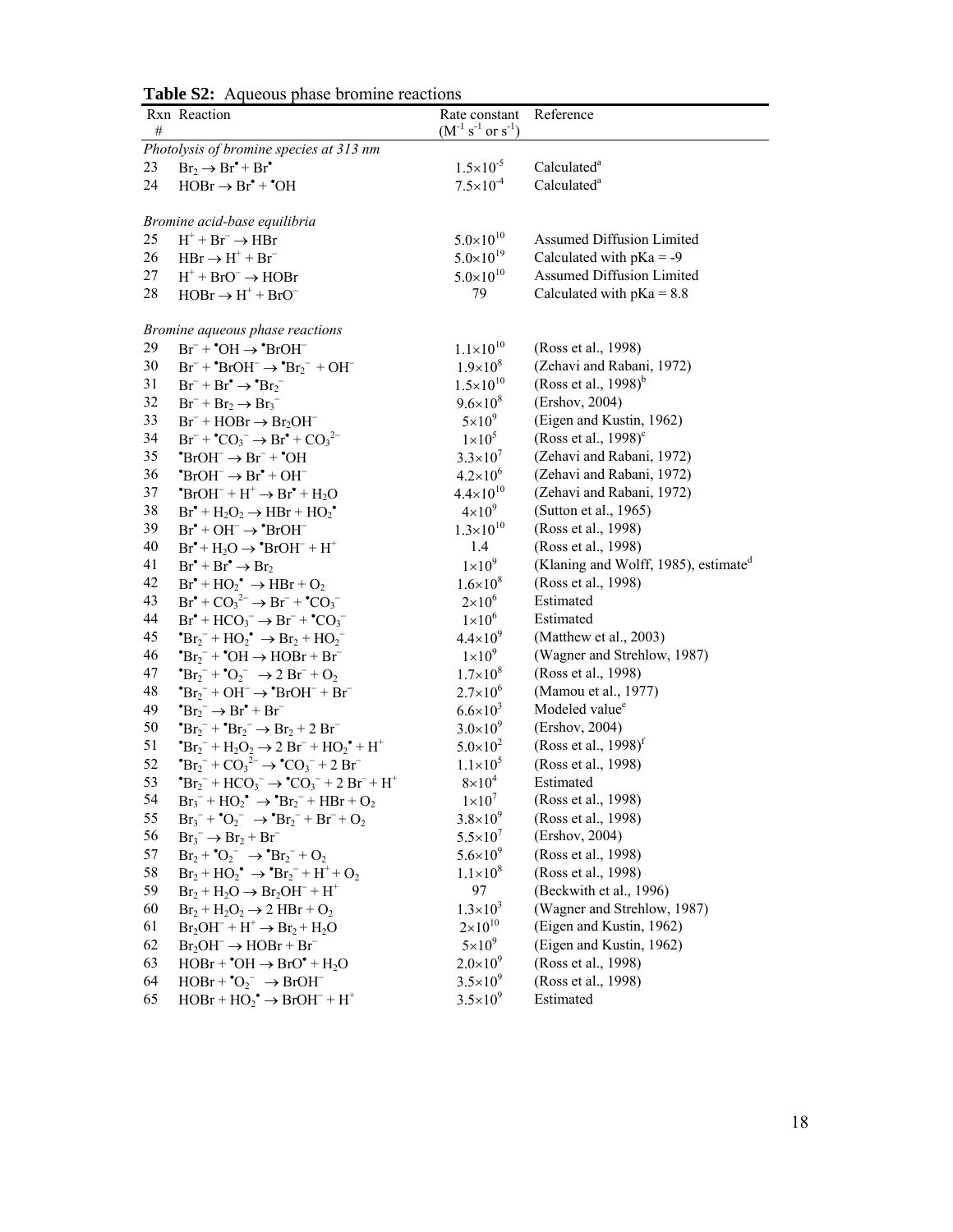**Table S2** (continued)

| #  | Rxn Reaction                                                                                   | Rate constant Reference<br>$(M^{-1} s^{-1}$ or $s^{-1})$ |                                     |
|----|------------------------------------------------------------------------------------------------|----------------------------------------------------------|-------------------------------------|
|    |                                                                                                |                                                          |                                     |
|    | Bromine aqueous phase reactions (continued)                                                    |                                                          |                                     |
| 66 | $HOBr + H2O2 \rightarrow HBr + H2O + O2$                                                       | $3.5 \times 10^{4}$                                      | (Young, 1950)                       |
| 67 | $BrO^{-}$ + $^{*}OH \rightarrow BrO^{*}$ + OH <sup>-</sup>                                     | $4.5 \times 10^{9}$                                      | (Ross et al., 1998)                 |
| 68 | $BrO^{-}$ + $^{0}O_{2}^{-}$ + $H_{2}O \rightarrow Br^{0}$ + 2 OH <sup>-</sup> + O <sub>2</sub> | $2\times10^8$                                            | (Ross et al., $1998$ ) <sup>g</sup> |
| 69 | $BrO^{-} + H_2O_2 \rightarrow Br^{-} + H_2O + O_2$                                             | $2\times10^5$                                            | Estimated <sup>h</sup>              |

The concentration of water has been included in all rate constants for reactions where water is a reactant. All estimated rate constants were done so in this work unless otherwise noted.<br>a Calculated based on I<sub>313</sub> measured with 2-nitrobenzaldehyde actinometry using molar absorptivities at 313 nm

- from Finlayson-Pitts and Pitts (2000) of Br<sub>2</sub> = 0.34 M<sup>-1</sup> cm<sup>-1</sup> and HOBr = 33.0 M<sup>-1</sup> cm<sup>-1</sup>
- <sup>b</sup> Reported value  $(1.2 \times 10^{10} \text{ M}^{-1} \text{ s}^{-1})$  was adjusted slightly to better fit our experimental data.<br><sup>c</sup> Reported value <  $5.0 \times 10^5 \text{ M}^{-1} \text{ s}^{-1}$
- 

<sup>d</sup> Reactions and estimated rate constants suggested by Klaning and Wolff (1985)<br>
<sup>e</sup> Modeled value. The following values have been suggested: 1.9×10<sup>4</sup> s<sup>-1</sup> (Merenyi and Lind, 1994) and 640 –  $3200 \text{ s}^{-1}$  (Sutton et al., 1965).<br>
f Reported as  $\leq 1.0 \times 10^3 \text{ M}^{-1} \text{ s}^{-1}$ 

<sup>g</sup> In the original paper (Schwartz and Bielski, 1986), the reaction is written as BrO<sup>-</sup> +  $^{\circ}$ O<sub>2</sub><sup>-</sup> + Br<sup>-</sup> + H<sub>2</sub>O →  $^{\circ}$ Br<sub>2</sub><sup>-</sup> + 2 OH<sup>-</sup> + O<sub>2</sub> with a second-order rate constant of <  $2 \times 10^8$  M<sup>-1</sup> s<sup>-1</sup>. We have assumed that the reaction occurs as written in reaction 68 to form Br<sup>•</sup> at the reported upper bound rate constant followed by reaction of Br<sup>•</sup> with  $Br^-$  (reaction 31) to form  ${}^{\bullet}Br_2^-$ .

<sup>h</sup> Value estimated by R. Song, personal communication.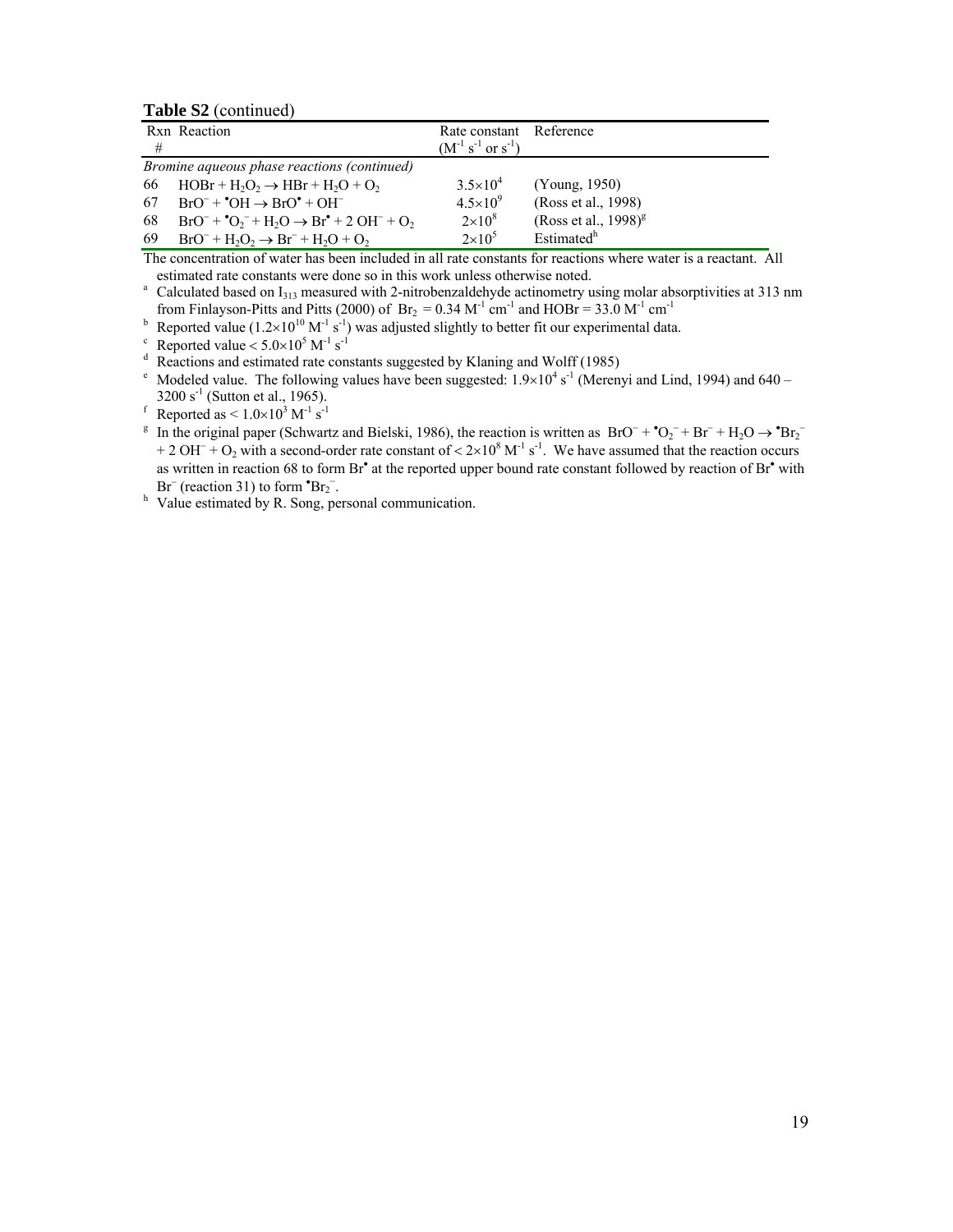|    | Rxn Reaction                                                  | Rate constant       | Reference                                 |
|----|---------------------------------------------------------------|---------------------|-------------------------------------------|
| #  |                                                               | $(M^{-1} s^{-1})$   |                                           |
|    | Reactions of $\mathcal{O}H$ and $\mathcal{O}C_3$ with AA      |                     |                                           |
| 70 | $\bullet$ OH + AA $\rightarrow$ AAOHr                         | $7.5\times10^9$     | (Ross et al., $1998$ ) <sup>a</sup>       |
| 71 | $AA + AAOHr \rightarrow AAOH1$                                | 2.5                 | Modeled <sup>b</sup>                      |
| 72 | $AA + AAOH1 \rightarrow AAOH2$                                | 0.5                 | Modeled <sup>b</sup>                      |
| 73 | $AA + AAOH2 \rightarrow AAOH3$                                | 0.5                 | Modeled <sup>b</sup>                      |
| 74 | $^{\bullet}CO_{3}^{-}+AA\rightarrow CO3AA$                    | $2.9 \times 10^{5}$ | (Ross et al., 1998)                       |
|    | Reactions of reactive bromide with AA                         |                     |                                           |
| 75 | $Br^{\bullet} + AA \rightarrow 3BPD$                          | $5.2 \times 10^8$   | (Guha et al., $1993$ ) <sup>c</sup>       |
| 76 | $Br^{\bullet} + AA \rightarrow BrAA$                          | $3.4 \times 10^{9}$ | (Guha et al., $1993$ ) <sup>c</sup>       |
| 77 | $AA + BrAA \rightarrow BrAA1$                                 | 7                   | Modeled <sup>b</sup>                      |
| 78 | $AA + BrAA1 \rightarrow BrAA2$                                | 7                   | Modeled <sup>b</sup>                      |
| 79 | $AA + BrAA2 \rightarrow BrAA3$                                | $\overline{7}$      | Modeled <sup>b</sup>                      |
| 80 | $Br_2 + AA \rightarrow 3BPD + Br$                             | $2.1 \times 10^{2}$ | (Ross et al., 1998) $^d$                  |
| 81 | $Br_2$ <sup>+</sup> AA $\rightarrow$ Br2AA1 + Br <sup>-</sup> | $1.8\times10^{3}$   | (Ross et al., 1998) $^d$                  |
| 82 | $Br_2 + AA \rightarrow 3BPD + Br^{\bullet}$                   | $5.1\times10^5$     | (Atkinson and Bell, $1963$ ) <sup>e</sup> |
| 83 | $Br_2 + AA \rightarrow Br2AA + Br^{\bullet}$                  | $1.6\times10^5$     | (Atkinson and Bell, $1963$ ) <sup>e</sup> |
| 84 | $HOBr + AA \rightarrow 3BPD$                                  | $5.1 \times 10^{5}$ | Assumed $k_{84} = k_{82}$ <sup>t</sup>    |
| 85 | $HOBr + AA \rightarrow Br2AA$                                 | $1.6 \times 10^{5}$ | Assumed $k_{85} = k_{83}^{\text{f}}$      |
| 86 | $Br_3^- + AA \rightarrow 3BPD + {}^{\bullet}Br_2^-$           | $5.2 \times 10^{4}$ | (Atkinson and Bell, $1963$ <sup>g</sup>   |
| 87 | $Br_3^- + AA \rightarrow Br2AA + {}^{\bullet}Br_2^-$          | $1.6 \times 10^{4}$ | (Atkinson and Bell, $1963$ <sup>g</sup>   |

**Table S3:** Reactions of  $\text{O}_1$ ,  $\text{CO}_2$ <sup>-</sup>, and reactive bromide (Br\*(aq)) with allyl alcohol (AA)

<sup>a</sup> Reported value =  $(6.0 \pm 1.5) \times 10^9$  M<sup>-1</sup> s<sup>-1</sup>

<sup>b</sup> Reactions added to account for the radical-initiated polymerization of allyl alcohol with rate constants estimated from model fits to the experimental data.

The sum of  $k_{75}$  and  $k_{76}$  was set equal to the reported rate constant for the reaction of Br<sup>•</sup> with oleic acid of  $3.9\times10^9$  M<sup>-1</sup> s<sup>-1</sup> (Guha et al., 1993). The yield of 3BPD from the reaction of Br<sup>•</sup> with AA (i.e., k<sub>75</sub>/(k<sub>75</sub>+k<sub>76</sub>)) is

0.13, and was estimated by fitting the model to experimental data.<br><sup>d</sup> The sum of k<sub>80</sub> and k<sub>81</sub> was set equal to the reported upper bound rate constant for the reaction of  ${}^{\bullet}Br_2^-$  with allyl alcohol of  $2.0 \times 10^3$  M<sup>-1</sup> s<sup>-1</sup> (Ross et al., 1998). The yield of 3BPD from the reaction of  $^{\circ}Br_2^-$  with AA (i.e.,  $k_{80}/(k_{80}+k_{81})$ ) was assumed to be 0.1 based on the yield for  $^{\bullet}Cl_{2}^{-}$  with AA (Part 2, section 2.2). Because  ${}^{\bullet}Br_2^-$  is never an important source of 3BPD for our experimental conditions, this yield value is a rough estimate and is not constrained by experimental data.

<sup>e</sup> The sum of k<sub>82</sub> and k<sub>83</sub> was set equal to the reported rate constant for the reaction of Br<sub>2</sub> with allyl alcohol of  $6.7 \times 10^5$  M<sup>-1</sup> s<sup>-1</sup> (Atkinson and Bell, 1963). The yield of 3BPD from the reaction of Br<sub>2</sub> with AA (0.76) was assumed to be the same as for HOBr.

<sup>f</sup> Values for  $k_{84}$  and  $k_{85}$  were assumed to be the same as the analogous values for the reaction of Br<sub>2</sub> with AA (reactions 82 and 83). The yield of 3BPD from the reaction of HOBr with AA (i.e.,  $k_{84}/(k_{84}+k_{85})$ ) was estimated to be 0.76 based on the yield of product formed from the reaction of HOBr with propene in aqueous

solution (Loudon, 1988) and HOCl with AA in water (De La Mare and Pritchard, 1954).<br><sup>8</sup> The sum of k<sub>86</sub> and k<sub>87</sub> was set equal to the reported rate constant for the reaction of Br<sub>3</sub><sup>-</sup> with allyl alcohol of  $6.9\times10^4$  M<sup>-1</sup> s<sup>-1</sup> (Atkinson and Bell, 1963). The yield of 3BPD from the reaction of Br<sub>3</sub><sup>-</sup> with AA (0.76) was assumed to be the same as the yield from the reaction of  $Br_2$ . Because  $Br_3^-$  is never an important source of 3BPD for our experimental conditions, this yield value is a rough estimate that is not constrained by experimental data.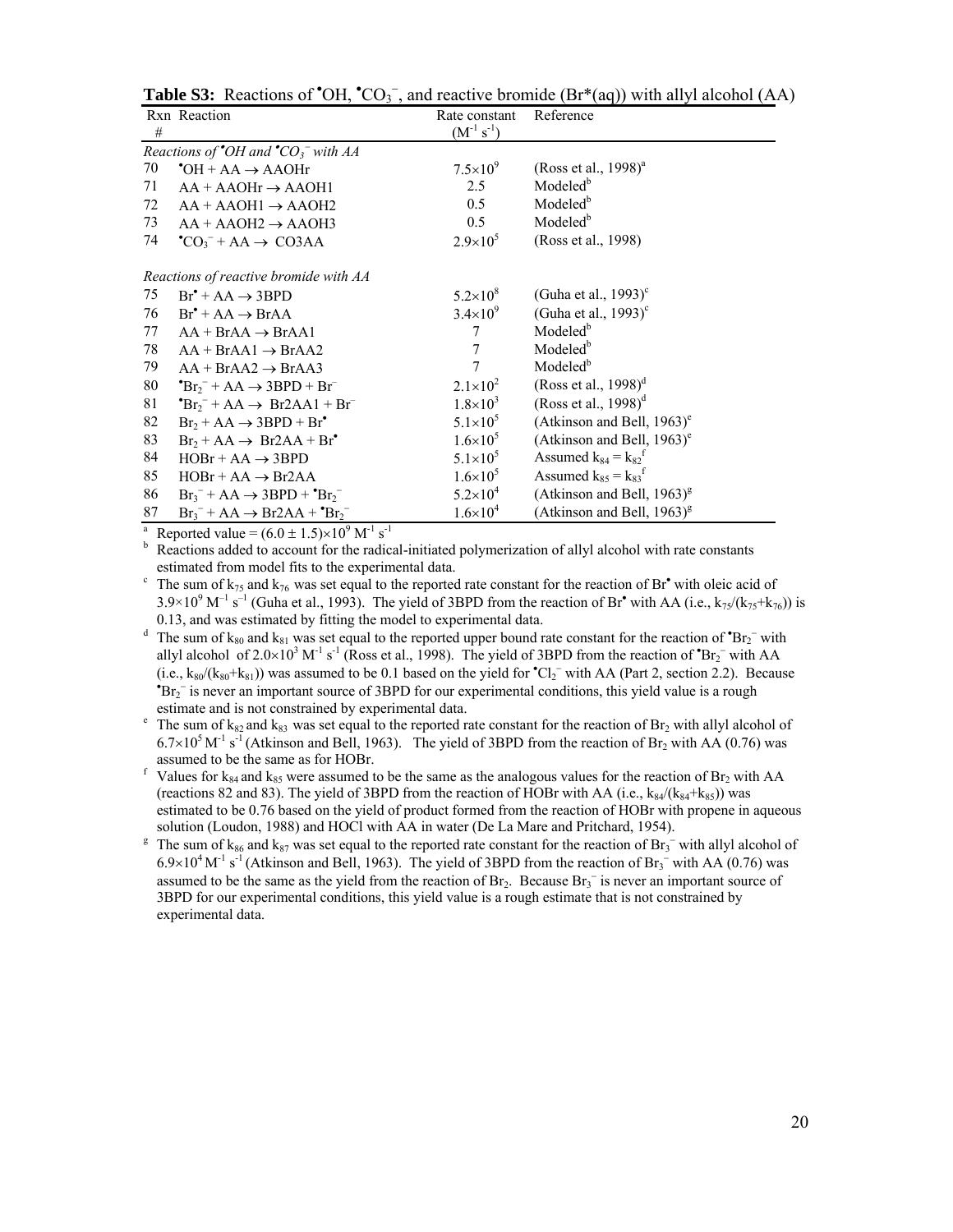| $\#$    | <b>L'able 54</b> CHIOHUE reactions<br>Rxn Reaction                                                                         | Rate constant<br>$(M^{-1} s^{-1}$ or $s^{-1})$ | Reference                                |
|---------|----------------------------------------------------------------------------------------------------------------------------|------------------------------------------------|------------------------------------------|
|         | Photolysis reactions at 313 nm                                                                                             |                                                |                                          |
| 88      | $Cl_2 \rightarrow Cl^{\bullet} + Cl^{\bullet}$                                                                             | $2.3 \times 10^{-3}$                           | Calculated <sup>a</sup>                  |
| 89      | $HOCl \rightarrow \text{^*OH} + Cl^*$                                                                                      | $3.3 \times 10^{-4}$                           | Calculated <sup>a</sup>                  |
|         |                                                                                                                            |                                                |                                          |
|         | Acid-base equilibria                                                                                                       |                                                |                                          |
| 90      | $\text{H}^+ + \text{Cl}^- \rightarrow \text{HCl}$                                                                          | $5.0 \times 10^{10}$                           | Assumed Diffusion Limited                |
| 91      | $HCl \rightarrow H^+ + Cl^-$                                                                                               | $8.6 \times 10^{16}$                           | Calculated with $pKa = -6.24$            |
| 92      | $H^+$ + ClO <sup>-</sup> $\rightarrow$ HOCl                                                                                | $5.0 \times 10^{10}$                           | Assumed Diffusion Limited                |
| 93      | $HOCI \rightarrow H^+ + ClO^-$                                                                                             | $1.6 \times 10^{3}$                            | Calculated with $pKa = 7.5$              |
|         | Chlorine reactions                                                                                                         |                                                |                                          |
| 94      | $Cl^-$ + $^{\bullet}OH \rightarrow ^{\bullet}ClOH^-$                                                                       | $4.3 \times 10^{9}$                            | (Ross et al., 1998)                      |
| 95      | $^{\bullet}$ ClOH <sup>-</sup> + Cl <sup>-</sup> $\rightarrow$ $^{\bullet}$ Cl <sub>2</sub> <sup>-</sup> + OH <sup>-</sup> | $1\times10^5$                                  | (Grigor'ev et al., $1987$ ) <sup>b</sup> |
| 96      | $^{\bullet}$ ClOH <sup>-</sup> $\rightarrow$ Cl <sup>-</sup> + $^{\bullet}$ OH                                             | $6.1 \times 10^{9}$                            | (Jayson et al., 1973)                    |
| 97      | $^{\bullet}$ ClOH <sup>-</sup> + H <sup>+</sup> $\rightarrow$ Cl <sup><math>\bullet</math></sup> + H <sub>2</sub> O        | $2.1 \times 10^{10}$                           | (Jayson et al., 1973)                    |
| 98      | $Cl^{-} + Cl^{\bullet} \rightarrow {^{\bullet}Cl}_{2}^{-}$                                                                 | $6.5 \times 10^{9}$                            | (Klaning and Wolff, 1985)                |
| 99      | $Cl^{-} + Cl_{2} \rightarrow Cl_{3}^{-}$                                                                                   | $2\times10^4$                                  | (Ershov, 2004)                           |
| $100\,$ | $Cl^-$ + HOCl $\rightarrow Cl_2OH^-$                                                                                       | $1.5 \times 10^{4}$                            | (Wang and Margerum, 1994)                |
| 101     | $Cl^{\bullet} + H_2O_2 \rightarrow HCl + HO_2^{\bullet}$                                                                   | $4\times10^9$                                  | Estimated                                |
| 102     | $Cl^{\bullet}$ + OH <sup><math>\rightarrow</math></sup> $^{\bullet}ClOH$ <sup><math>\rightarrow</math></sup>               | $1.8 \times 10^{10}$                           | (Klaning and Wolff, 1985)                |
| 103     | $Cl^{\bullet} + Cl^{\bullet} \rightarrow Cl_2$                                                                             | $1\times10^8$                                  | (Wu et al., 1980)                        |
| 104     | $Cl^{\bullet} + H_2O \rightarrow HClOH$                                                                                    | $2.5 \times 10^{5}$                            | (McElroy, 1990)                          |
| 105     | $Cl^{\bullet}$ + $CO_3^2$ $\rightarrow$ $^{\bullet}CO_3^-$ + $Cl^{\bullet}$                                                | $5\times10^8$                                  | (Ross et al., 1998)                      |
| 106     | $Cl^{\bullet} + HCO_3^- \rightarrow {}^{\bullet}CO_3^- + HCl$                                                              | $2.2 \times 10^8$                              | (Ross et al., 1998)                      |
| 107     | $^{\bullet}Cl_{2}^{-}+HO_{2}^{\bullet} \rightarrow 2 Cl^{-}+H^{+}+O_{2}$                                                   | $3\times10^9$                                  | (Ross et al., 1998)                      |
| 108     | $^{\bullet}Cl_{2}^{-} + ^{\bullet}O_{2}^{-} \rightarrow 2 Cl^{-} + O_{2}$                                                  | $1.0\times10^{9}$                              | (Ross et al., 1998)                      |
| 109     | $^{\bullet}Cl_{2}^-$ + OH <sup>-</sup> $\rightarrow$ $^{\bullet}ClOH^-$ + Cl <sup>-</sup>                                  | $4.5 \times 10^{7}$                            | (Grigor'ev et al., 1987)                 |
| 110     | $^{\bullet}Cl_{2}^{-} \rightarrow Cl^{\bullet} + Cl^{-}$                                                                   | $1.1 \times 10^{5}$                            | (Jayson et al., 1973)                    |
| 111     | $^{\bullet}Cl_{2}^{-} + ^{\bullet}Cl_{2}^{-} \rightarrow Cl_{2} + 2 Cl^{-}$                                                | $8.3 \times 10^{8}$                            | (Ross et al., 1998)                      |
| 112     | $^{\bullet}Cl_{2}^{-} + H_{2}O_{2} \rightarrow 2 Cl^{-} + HO_{2}^{\bullet} + H^{+}$                                        | $1.4 \times 10^{5}$                            | (Ross et al., 1998)                      |
| 113     | $^{\bullet}Cl_{2}^{-} + H_{2}O \rightarrow HClOH + Cl^{-}$                                                                 | $1.3 \times 10^{3}$                            | (McElroy, 1990)                          |
| 114     | $^{\bullet}Cl_{2}^{-} + ^{\bullet}OH \rightarrow HOCl + Cl^{-}$                                                            | $1\times10^9$                                  | (Ross et al., 1998)                      |
| 115     | $^{\bullet}Cl_{2}^{-} + HCO_{3}^{-} \rightarrow 2 Cl^{-} + H^{+} + ^{\bullet}CO_{3}^{-}$                                   | $8\times10^7$                                  | Estimated                                |
| 116     | $^{\bullet}Cl_{2}^{-} + CO_{3}^{2-} \rightarrow 2 Cl^{-} + ^{\bullet}CO_{3}^{-}$                                           | $1.6 \times 10^{8}$                            | Estimated                                |
| 117     | $HCIOH \rightarrow CIOH^- + H^+$                                                                                           | $1\times10^8$                                  | (McElroy, 1990)                          |
| 118     | $HClOH \rightarrow Cl^{\bullet} + H_2O$                                                                                    | 100                                            | $(McElroy, 1990)$ <sup>c</sup>           |
| 119     | $HClOH + Cl^- \rightarrow \text{°Cl}_2 + H_2O$                                                                             | $5\times10^9$                                  | (McElroy, 1990)                          |
| 120     | $Cl_3^-$ + $HO_2^{\bullet}$ $\rightarrow$ $^{\bullet}Cl_2^-$ + $HCl + O_2$                                                 | $1\times10^9$                                  | (Bjergbakke et al., 1981)                |
| 121     | $Cl_3^- + O_2^- \rightarrow OCl_2^- + Cl^- + O_2$                                                                          | $3.8 \times 10^{9}$                            | Estimated                                |
| 122     | $Cl_3^- \rightarrow Cl_2 + Cl^-$                                                                                           | $1.1 \times 10^{5}$                            | (Ershov, 2004)                           |
| 123     | $Cl_2 + \bullet O_2^- \rightarrow \bullet Cl_2^- + O_2$                                                                    | $1\times10^9$                                  | Estimated                                |
| 124     | $Cl_2 + HO_2^{\bullet} \rightarrow {}^{\bullet}Cl_2^- + H^+ + O_2$                                                         | $1\times10^9$                                  | (Bjergbakke et al., 1981)                |

**Table S4** Chloride reactions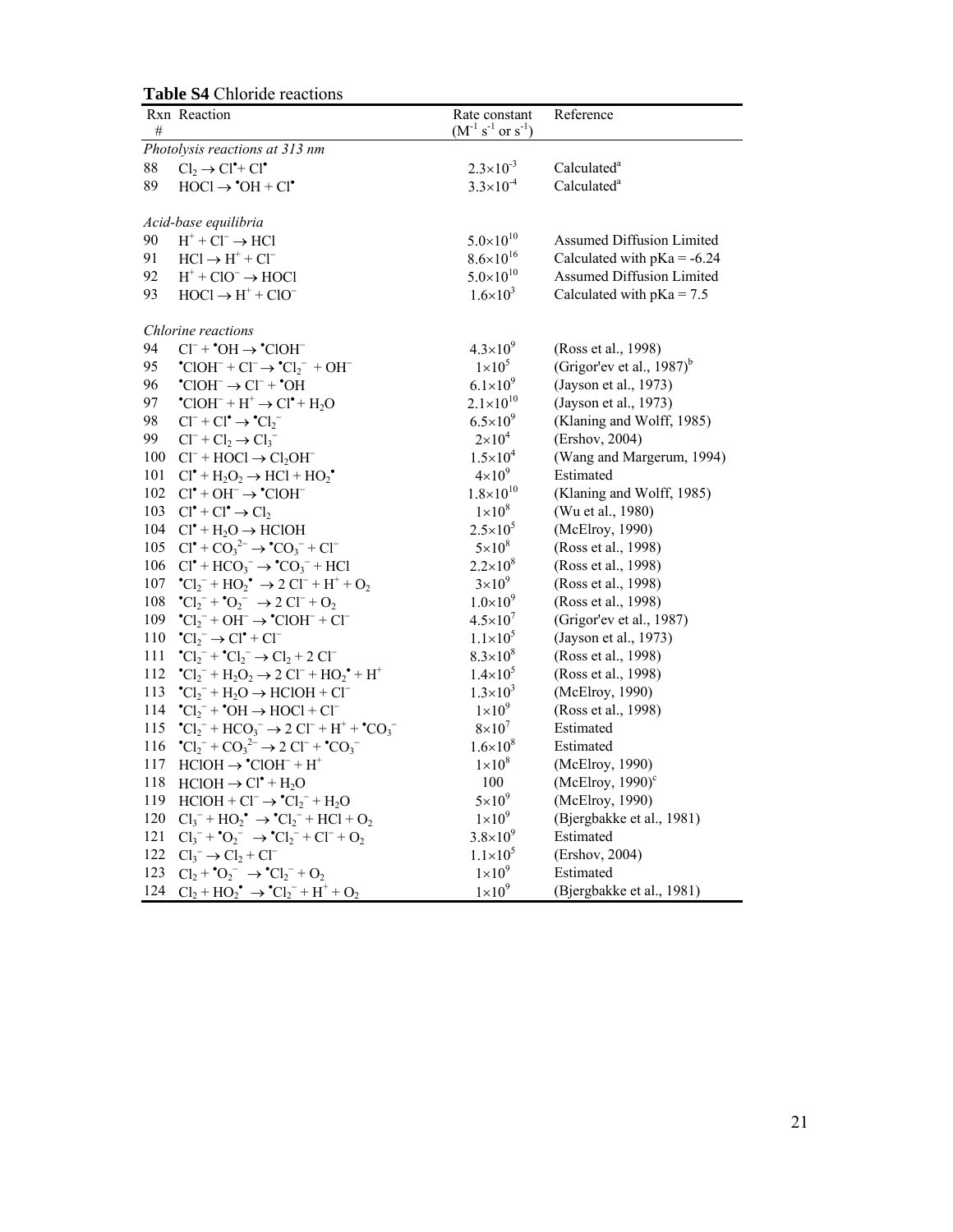**Table S4** (continued)

|     | Rxn Reaction                                                                                                     | Rate constant                 | Reference                  |
|-----|------------------------------------------------------------------------------------------------------------------|-------------------------------|----------------------------|
| #   |                                                                                                                  | $(M^{-1} s^{-1}$ or $s^{-1})$ |                            |
|     | Chlorine reactions (continued)                                                                                   |                               |                            |
|     | 125 $Cl_2 + H_2O \rightarrow Cl_2OH^- + H^+$                                                                     | 15                            | (Wang and Margerum, 1994)  |
| 126 | $Cl_2 + H_2O_2 \rightarrow 2 HCl + O_2$                                                                          | $1.3\times10^{4}$             | Estimated                  |
| 127 | $Cl_2OH^- + H^+ \rightarrow Cl_2 + H_2O$                                                                         | $2\times10^{10}$              | Estimated                  |
| 128 | $Cl_2OH^- \rightarrow HOCl + Cl^-$                                                                               | $5.5 \times 10^{9}$           | (Wang and Margerum, 1994)  |
| 129 | $HOCl + OH \rightarrow ClO^{\bullet} + H2O$                                                                      | $2.0\times10^{9}$             | Estimated                  |
| 130 | $HOCI + O2- \rightarrow Cl* + OH- + O2$                                                                          | $7.5 \times 10^{6}$           | (Long and Bielski, 1980)   |
| 131 | $HOCI + HO2* \rightarrow Cl* + OH- + O2$                                                                         | $7.5 \times 10^{6}$           | Estimated                  |
|     | 132 HOCl + $H_2O_2 \rightarrow HCl + H_2O + O_2$                                                                 | $1.1 \times 10^{4}$           | (Connick, 1947)            |
| 133 | $ClO^{-}$ + $^{\bullet}OH \rightarrow ClO^{\bullet}$ + OH <sup>-</sup>                                           | $8.8\times10^{9}$             | (Buxton and Subhani, 1972) |
| 134 | $ClO^{-}$ + ${}^{4}O_{2}^{-}$ + H <sub>2</sub> O $\rightarrow Cl^{\bullet}$ + 2 OH <sup>-</sup> + O <sub>2</sub> | $2\times10^8$                 | Estimated                  |
|     | 135 $ClO^{-} + H_2O_2 \rightarrow Cl^{-} + H_2O + O_2$                                                           | $1.7\times10^{5}$             | (Connick, 1947)            |

The concentration of water has been included in all rate constants for reactions where water is a reactant. All

estimated rate constants were done so in this work unless otherwise noted.<br>a Calculated based on  $I_{313}$  measured with 2-nitrobenzaldehyde actinometry using molar absorptivities at 313 nm (M<sup>-1</sup> cm<sup>-1</sup>) of 51.9 (Cl<sub>2</sub>) and 14.8 (HOCl) (Finlayson-Pitts and Pitts, 2000).<br><sup>b</sup> Modeled value. Reported rate constants (M<sup>-1</sup> s<sup>-1</sup>) are a function of [Cl<sup>-</sup>]: 1.0×10<sup>4</sup> at 1.2 M Cl<sup>-</sup>, 2.4×10<sup>4</sup> at 3.5

M Cl<sup>−</sup>, 1.9×10<sup>5</sup> at 6.8 M Cl<sup>−</sup>, and 2.5×10<sup>5</sup> at 10.1 M.<br><sup>c</sup> Reported value <  $1.0 \times 10^{3}$  s<sup>-1</sup>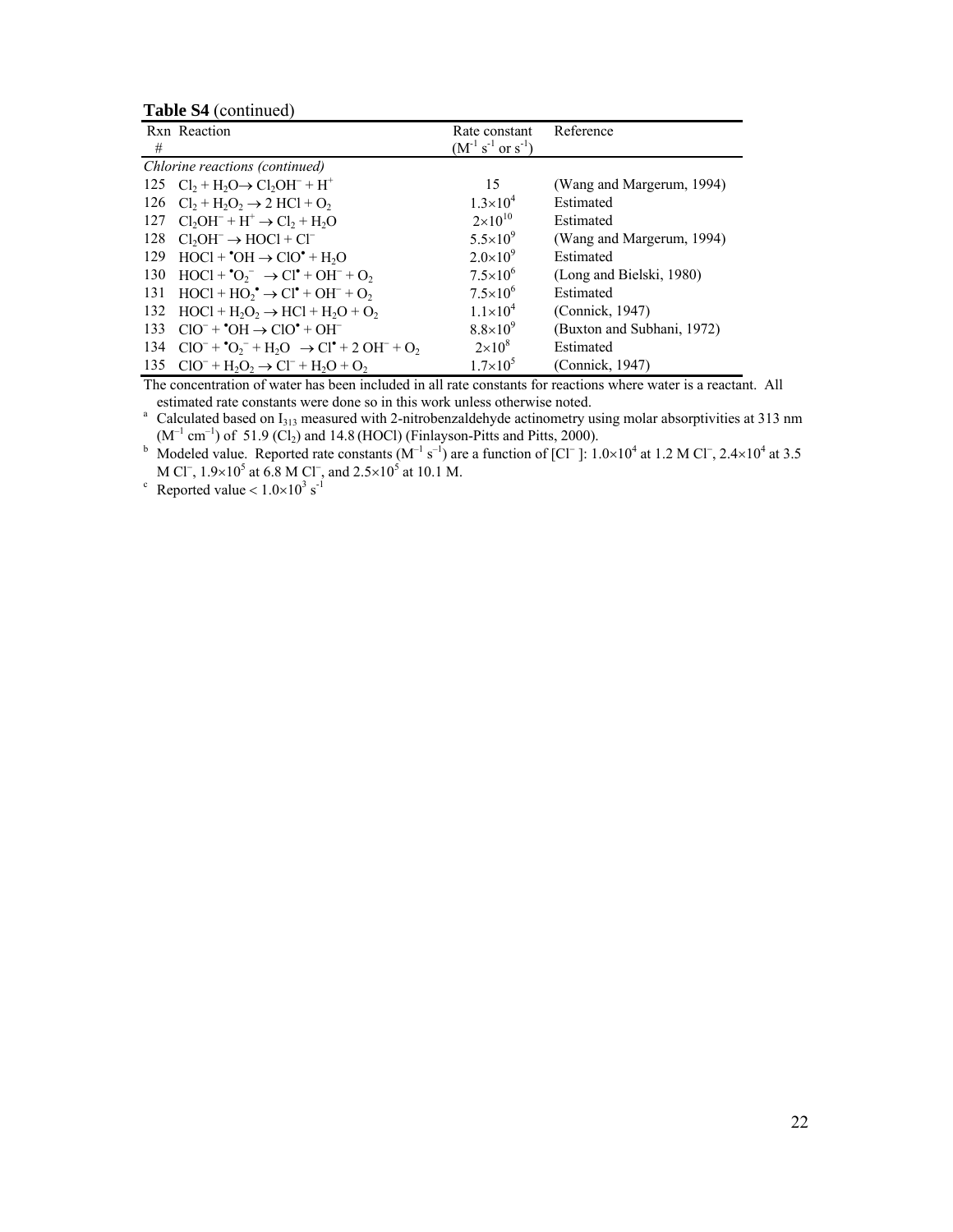|     | Rxn Reaction                                                   | Rate constant       | Reference                              |
|-----|----------------------------------------------------------------|---------------------|----------------------------------------|
| #   |                                                                | $(M^{-1} s^{-1})$   |                                        |
|     | Reactions of reactive chloride with allyl alcohol              |                     |                                        |
|     | 136 $Cl^* + AA \rightarrow 3CPD$                               | $9.0\times10^{8}$   | Modeled <sup>a</sup>                   |
| 137 | $Cl^{\bullet} + AA \rightarrow CIAA$                           | $3.0\times10^{9}$   | Modeled <sup>a</sup>                   |
| 138 | $Cl_2 + AA \rightarrow 3CPD + Cl^{\bullet}$                    | $1\times10^7$       | Estimated <sup>b</sup>                 |
| 139 | $Cl_2 + AA \rightarrow ClAA2 + Cl^{\bullet}$                   | $1\times10^8$       | Estimated <sup>b</sup>                 |
| 140 | $^{\bullet}Cl_{2}^-$ + AA $\rightarrow$ 3CPD + Cl <sup>-</sup> | $4.7 \times 10^{6}$ | (Padmaja et al., $1992$ ) <sup>c</sup> |
| 141 | $^{\bullet}Cl_{2}^{-}+AA\rightarrow CIAA2+Cl^{-}$              | $4.5 \times 10^{7}$ | (Padmaja et al., 1992) <sup>c</sup>    |
| 142 | $AA + CIAA \rightarrow CIAA1$                                  | 5.5                 | Modeled <sup>d</sup>                   |
| 143 | $AA + CIAA1 \rightarrow CIAA2$                                 | 5.5                 | Modeled <sup>d</sup>                   |
| 144 | $AA + CIAA2 \rightarrow CIAA3$                                 | 5.5                 | Modeled <sup>d</sup>                   |
| 145 | $HOC1 + AA \rightarrow 3CPD$                                   | $5.4 \times 10^{5}$ | Estimated <sup>e</sup>                 |
| 146 | $HOCI + AA \rightarrow Cl2AA2$                                 | $1.7\times10^{5}$   | Estimated <sup>e</sup>                 |
|     |                                                                |                     |                                        |
|     | Reactions of reactive mixed halogen species with AA            |                     |                                        |
| 147 | $BrCl + AA \rightarrow 3BPD + Cl^{\bullet}$                    | $5\times10^7$       | Modeled <sup>1</sup>                   |
| 148 | $BrCl + AA \rightarrow 3CPD + Br^{\bullet}$                    | $5\times10^3$       | Estimated <sup>1</sup>                 |
| 149 | $BrCl + AA \rightarrow AA4$                                    | $2\times10^7$       | Modeled <sup>1</sup>                   |

**Table S5** Reactions of reactive chloride and mixed halide species with allyl alcohol (AA).

Modeled rate constants were estimated by adjusting the model values (Cl<sup>-</sup>Full Model for Cl<sup>\*</sup>(aq) reactions and Mix Full Model for reactions  $147 - 153$ ) to fit the experimental data.

 $1.7\times10^6$  Modeled<sup>g</sup>

 $6.8\times10^4$  Modeled<sup>g</sup>

Modeled<sup>g</sup>

The overall rate constant for the reaction of Cl<sup>•</sup> with allyl alcohol is assumed to be the same as that for Br<sup>•</sup> (i.e., the sum of  $k_{136}$  and  $k_{137}$  is equal to the reported *k* for Br<sup>•</sup> with oleic acid; see reactions 75 and 76 in Table S3). The yield of 3CPD from the reaction of Cl<sup>•</sup> with AA was assumed to be ∼0.2. Because Cl<sup>•</sup> is never an

important source of 3CPD, this yield value is a rough estimate, and is not constrained by experimental data.  $\frac{b}{c}$  Estimated values. Because Cl<sub>2</sub> is never an important source of 3CPD in our experiments, the rate cons and  $3CPD$  yield  $(0.091)$  are not well constrained by experimental data.

Sum of  $k_{140}$  and  $k_{141}$  is equal to the reported total rate constant for reaction of  $^{\bullet}Cl_2^-$  with allyl alcohol of 5.0×10<sup>7</sup>  $M^{-1}$  s<sup>-1</sup> (Padmaja et al., 1992). The yield of 3CPD from the reaction of  $^{\bullet}Cl_2^-$  with AA (i.e.,  $k_{140}/(k_{140}+k_{141})$ ) is 0.095, and was estimated by fitting the model to the experimental data.

<sup>d</sup> Used to account for the radical-initiated polymerization of allyl alcohol (Part 1, section 3.1).

152 • BrCl<sup>−</sup> + AA → AA1 2×10<sup>7</sup> Modeled<sup>g</sup>

153  $AA1 + AA \rightarrow AA2$  1 Modeled<sup>d</sup>

150  $^{\circ}BrCl^{-} + AA \rightarrow 3BPD + Cl^{-}$ 

151 •  $BrCl^- + AA \rightarrow 3CPD + Br^-$ 

e Rate constants are based on reactions of HOBr with allyl alcohol (reactions 84 and 85, Table S3) and a reported yield of 3CPD from HOCl with AA of 0.76 (De La Mare and Pritchard, 1954). Because HOCl is not

an important source of 3CPD in our experiments these values are not constrained by our modeling.<br><sup>f</sup> Rate constants for reactions 147-149 and yields of 3BPD and 3CPD from the reaction of BrCl with AA (0.71) and ∼ 7×10<sup>-5</sup>) were estimated by fitting models to the experimental data. Since BrCl is minor source of 3CPD in our experiments, the value for  $k_{148}$  is not well constrained.

<sup>8</sup> Rate constants for reactions 150 - 153 and the yields of 3CPD (0.0031) and 3BPD (see below) from the reaction of <sup>•</sup>BrCl<sup>−</sup> with AA were estimated by fitting models to experimental data. The 3BPD yield is a function of pH: 0.078 at pH ≤ 5.5, 0 at pH ≥ 6.5 (where reaction 150 was treated as  ${}^{\bullet}BrCl^{-} + AA \rightarrow Br^{-} + Cl^{-}$ ), and varying linearly between these pH values. Values for  $k_{151}$  and  $k_{152}$  were independent of pH.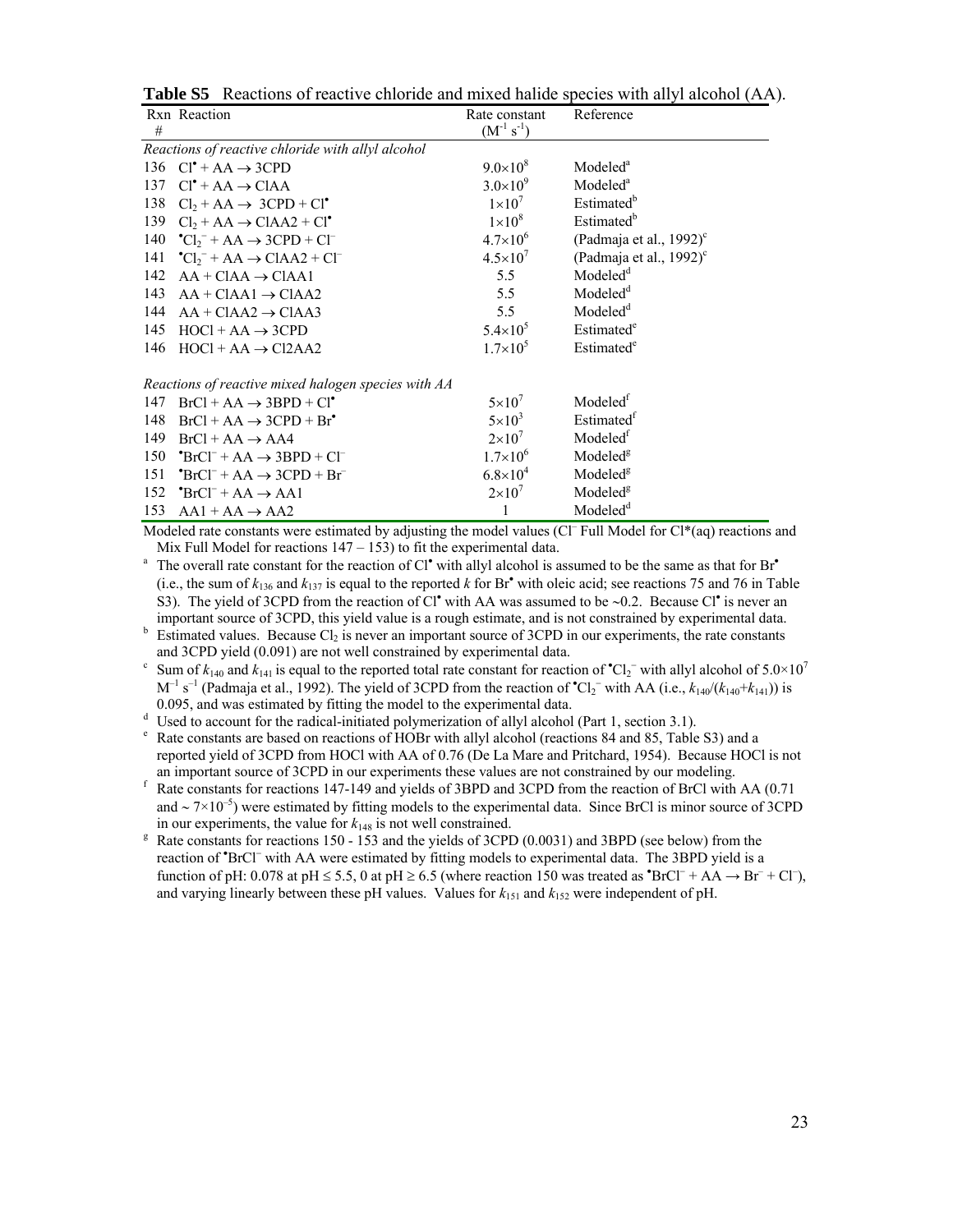**Table S6** Known and proposed mixed halide reactions.

|                                | Rxn Reaction                                                                                                    | Rate constant                  | Reference                  |  |  |
|--------------------------------|-----------------------------------------------------------------------------------------------------------------|--------------------------------|----------------------------|--|--|
| #                              |                                                                                                                 | $(M^{-1} s^{-1}$ or $s^{-1})$  |                            |  |  |
| Photolysis reactions at 313 nm |                                                                                                                 |                                |                            |  |  |
|                                | 154 $BrCl \rightarrow Br^{\bullet} + Cl^{\bullet}$                                                              | $8.4 \times 10^{-5}$           | Calculated <sup>a</sup>    |  |  |
|                                |                                                                                                                 |                                |                            |  |  |
|                                | Known mixed halide chemistry                                                                                    |                                |                            |  |  |
| 155                            | $Cl^-$ + HOBr + H <sup>+</sup> $\rightarrow$ BrCl + H <sub>2</sub> O                                            | $5.6x10^{9}$ [H <sup>+</sup> ] | (Sander et al., 1997)      |  |  |
| 156                            | $Br^- + HOCl + H^+ \rightarrow BrCl + H_2O$                                                                     | $1.3x10^6$ [H <sup>+</sup> ]   | (Sander et al., 1997)      |  |  |
| 157                            | $BrCl + H2O \rightarrow HOBr + Cl^- + H^+$                                                                      | $1.0\times10^{5}$              | (Michalowski et al., 2000) |  |  |
| 158                            | $BrCl + H2O2 \rightarrow HBr + HCl + O2$                                                                        | $1.3 \times 10^{4}$            | Estimated                  |  |  |
| 159                            | $BrCl + {}^{\bullet}O_2^- \rightarrow {}^{\bullet}BrCl^- + O_2$                                                 | $4\times10^9$                  | Estimated                  |  |  |
| 160                            | $BrCl + HO2* \rightarrow "BrCl^- + O2 + H+$                                                                     | $5\times10^8$                  | Estimated                  |  |  |
| 161                            | $BrCl + Cl^- \rightarrow BrCl_2^-$                                                                              | $1.0\times10^{6}$              | (Ershov, 2004)             |  |  |
| 162                            | $BrCl2- \rightarrow BrCl + Cl-$                                                                                 | $1.7\times10^{5}$              | (Ershov, 2004)             |  |  |
| 163                            | $BrCl + Br^- \rightarrow Br_2Cl^-$                                                                              | $3.0\times10^{8}$              | Estimated                  |  |  |
| 164                            | $Br_2Cl^- \rightarrow BrCl + Br^-$                                                                              | $1.7\times10^{4}$              | Estimated <sup>b</sup>     |  |  |
| 165                            | $Br_2 + Cl^- \rightarrow Br_2Cl^-$                                                                              | $5.0\times10^{4}$              | Estimated                  |  |  |
| 166                            | $Br_2Cl^- \rightarrow Br_2 + Cl^-$                                                                              | $3.8 \times 10^{4}$            | Estimated <sup>c</sup>     |  |  |
| 167                            | $Cl_2 + Br^- \rightarrow BrCl_2^-$                                                                              | $6.0\times10^{9}$              | (Ershov, 2004)             |  |  |
| 168                            | $BrCl2- \rightarrow Cl2 + Br-$                                                                                  | $9.0\times10^{3}$              | (Ershov, 2004)             |  |  |
| 169                            | $Br_2Cl^-$ + $Cl^ \rightarrow$ $BrCl_2^-$ + $Br^-$                                                              | $1.0\times10^{5}$              | Estimated <sup>d</sup>     |  |  |
| 170                            | $BrCl2- + Br- \rightarrow Br2Cl- + Cl-$                                                                         | $3.0\times10^{8}$              | (Ershov, 2004)             |  |  |
|                                |                                                                                                                 |                                |                            |  |  |
|                                | Proposed mixed halide radical reactions                                                                         |                                |                            |  |  |
| 171                            | $^{\bullet}$ ClOH $^-$ + Br $^ \rightarrow$ $^{\bullet}$ BrCl $^-$ + OH $^-$                                    | $1\times10^9$                  | Estimated <sup>e</sup>     |  |  |
|                                | 172 $Cl^{\bullet} + Br^{-} \rightarrow {}^{\bullet}BrCl^{-}$                                                    | $1.2\times10^{10}$             | (Donati, 2002)             |  |  |
| 173                            | $^{\bullet}Cl_{2}^{-}+Br^{-} \rightarrow ^{\bullet}BrCl^{-}+Cl^{-}$                                             | $4.0\times10^{9}$              | (Ershov, 2004)             |  |  |
| 174                            | $^{\bullet}BrOH^{-}+Cl^{-} \rightarrow ^{\bullet}BrCl^{-}+OH^{-}$                                               | $1.9\times10^{8}$              | Estimated <sup>e</sup>     |  |  |
| 175                            | $Br^{\bullet} + Cl^{-} \rightarrow \text{ }^{\bullet}BrCl^{-}$                                                  | $1\times10^8$                  | (Donati, 2002) $f$         |  |  |
| 176                            | $^{\bullet}Br_2^-$ + Cl <sup>-</sup> $\rightarrow$ $^{\bullet}BrCl^-$ + Br <sup>-</sup>                         | $4.3 \times 10^{6}$            | (Ershov, 2004)             |  |  |
| 177                            | ${}^{\bullet}Br_2^-$ + ${}^{\bullet}Cl_2^ \rightarrow$ $Br_2$ + 2 Cl <sup>-</sup>                               | $4\times10^9$                  | Estimated <sup>e</sup>     |  |  |
| 178                            | $^{\bullet}BrCl^{-}$ + $^{\bullet}OH \rightarrow BrCl + OH^{-}$                                                 | $1\times10^9$                  | Estimated <sup>e</sup>     |  |  |
| 179                            | $\text{BrCl}^-$ + HO <sub>2</sub> <sup>•</sup> $\rightarrow$ Br <sup>-</sup> + Cl <sup>-</sup> + O <sub>2</sub> | $1\times10^9$                  | Estimated <sup>e</sup>     |  |  |
| 180                            | $^{\bullet}BrCl^{-}$ + $^{\bullet}O_{2}^{-}$ $\rightarrow$ Br <sup>-</sup> + Cl <sup>-</sup> + O <sub>2</sub>   | $6\times10^8$                  | Estimated <sup>e</sup>     |  |  |
| 181                            | $BrCl^{-} + H_2O_2 \rightarrow HO_2^{\bullet} + Br^{-} + Cl^{-} + H^{+}$                                        | $5\times10^3$                  | Estimated <sup>e</sup>     |  |  |
| 182                            | $^{\bullet}BrCl^{-} + OH^{-} \rightarrow \mathrm{^{\bullet}ClOH^{-}} + Br^{-}$                                  | $3\times10^6$                  | Estimated <sup>e</sup>     |  |  |
| 183                            | $^{\bullet}BrCl^{-} + OH^{-} \rightarrow \mathrm{^{\bullet}BrOH^{-}} + Cl^{-}$                                  | $2\times10^7$                  | Estimated <sup>e</sup>     |  |  |
| 184                            | $^{\bullet}BrCl^{-} + HCO_{3}^{-} \rightarrow Br^{-} + Cl^{-} + H^{+} + ^{\bullet}CO_{3}^{-}$                   | $3\times10^6$                  | Estimated <sup>e</sup>     |  |  |
|                                | 185 ${}^{4}BrCl^{-} + CO_{3}^{2-} \rightarrow Br^{-} + Cl^{-} + {}^{4}CO_{3}^{-}$                               | $6\times10^6$                  | Estimated <sup>e</sup>     |  |  |
| 186                            | $^{\bullet}BrCl^{-}$ + $^{\bullet}BrCl^{-}$ $\rightarrow$ BrCl + Br <sup>-</sup> + Cl <sup>-</sup>              | $4.7 \times 10^{9}$            | (Donati, 2002)             |  |  |
| 187                            | $^{\bullet}BrCl^{-}$ + $^{\bullet}Cl_{2}^{-}$ $\rightarrow$ 2 Cl <sup>-</sup> + BrCl                            | $2\times10^9$                  | Estimated <sup>e</sup>     |  |  |
| 188                            | ${}^{\bullet}BrCl^{-} + {}^{\bullet}Br_{2}^{-} \rightarrow Br_{2} + Br^{-} + Cl^{-}$                            | $4\times10^9$                  | Estimated <sup>e</sup>     |  |  |
| 189                            | ${}^{\bullet}BrCl^{-} \rightarrow Cl^{\bullet} + Br^{-}$                                                        | $1.9\times10^{3}$              | (Donati, 2002)             |  |  |
| 190                            | ${}^{\bullet}BrCl^{-} \rightarrow Br^{\bullet} + Cl^{-}$                                                        | $6.1 \times 10^{4}$            | (Donati, 2002)             |  |  |
| 191                            | $^{\bullet}BrCl^{-} + Br^{-} \rightarrow \mathbf{^{\bullet}Br_{2}^{-}} + Cl^{-}$                                | $8.0 \times 10^{9}$            | (Ershov, 2004)             |  |  |
| 192                            | $^{\bullet}BrCl^{-}+Cl^{-} \rightarrow ^{\bullet}Cl_{2}^{-}+Br^{-}$                                             | 110                            | (Ershov, 2004)             |  |  |

The concentration of water has been included in all rate constants for reactions where water is a reactant. All estimated rate constants were done so in this work unless otherwise noted.

 $a$  Calculated based on  $I_{313}$  measured with 2-nitrobenzaldehyde actinometry using a molar absorptivity for BrCl at 313 nm of 3.67  $M^{-1}$  cm<sup>-1</sup> (Finlayson-Pitts and Pitts, 2000).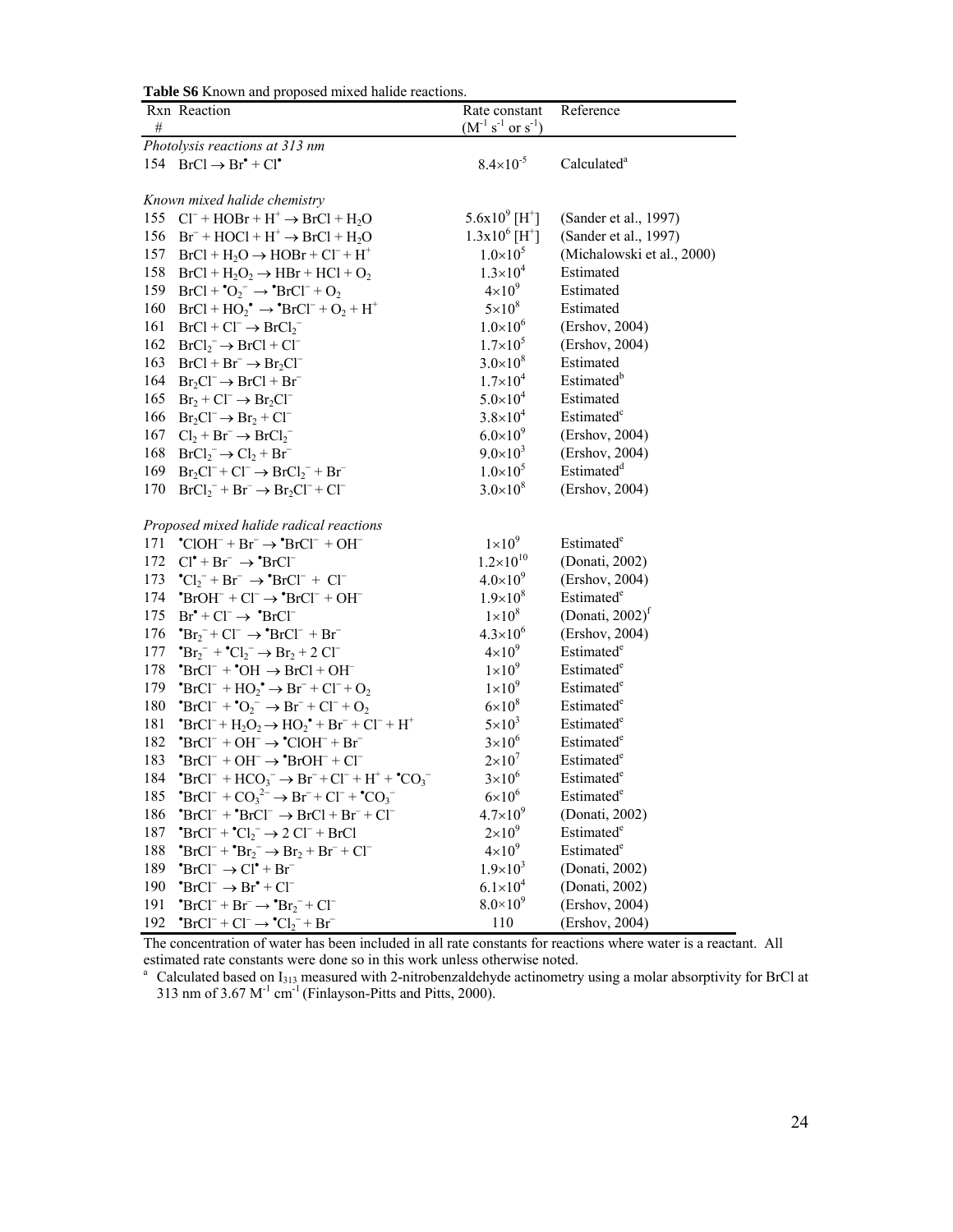- **Table S6,** continued<br><sup>b</sup> Rate constant estimated from reaction 163 and a reported equilibrium constant K =  $1.8 \times 10^4$  (Wang et al., 1994):  $k_{164} = k_{163} / K$ <br><sup>c</sup> Rate constant estimated from reaction 165 and a reported equilibrium constant K = 1.3 (Wang et al., 1994):
- $k_{166} = k_{165}$  / K<br><sup>d</sup> Rate constant estimated from reaction 170 and an equilibrium constant K = 3.0×10<sup>3</sup> calculated from data in
- Wang et al. (1994):  $k_{169} = k_{170} / K$
- <sup>e</sup> Rate constants were estimated based upon analogous reactions in solutions containing only bromide or chloride as well as considerations of the electronegativities of the reactants.
- Reported value is  $(2.3 \pm 1.7) \times 10^8$  M<sup>-1</sup> s<sup>-1</sup>.

#### **References**

Anastasio, C., and McGregor, K. G.: Chemistry of fog waters in California's Central Valley: 1. In situ photoformation of hydroxyl radical and singlet molecular oxygen, Atmos. Environ., 35, 1079-1089, 2001.

Atkinson, J. R., and Bell, R. P.: Kinetics of the reactions of bromine with olefins in aqueous solution, J. Chem. Soc., London, 6, 3260-3269, 1963.

Beckwith, R. C., Wang, T. X., and Margerum, D. W.: Equilibrium and kinetics of bromine hydrolysis, J. Inorg. Chem., 35, 995-1000, 1996.

Bjergbakke, E., Navaratnam, S., Parsons, B. J., and Swallow, A. J.: Reaction between HO2 and chlorine in aqueous solution, J. Am. Chem. Soc., 103, 5926-5928, 1981.

Buxton, G. V., and Subhani, M. S.: Radiation chemistry and photochemistry of oxychlorine ions. Part 1. Radiolysis of aqueous solutions of hypochlorite and chlorite ions., J. Chem. Soc., Faraday Trans. 1, 68, 947-957, 1972.

Connick, R. E.: The interaction of hydrogen peroxide and hypochlorous acid in acidic solutions containing chloride ion, J. Am. Chem. Soc., 69, 1509-1514, 1947.

De La Mare, P. B., and Pritchard, J. G.: The kinetics and mechanisms of addition to olefinic substances. Part II. Addition of chlorine to allyl alcohol. The intermediates involved in electrophilic addition reactions., J. Chem. Soc., London, 3990-3995, 1954.

Donati, A.: Spectroscopic and kinetic investigations of halogen-containing radicals in the tropospheric aqueous phase, Leipzig, Germany, University of Leipzig, 2002.

Eigen, M., and Kustin, K.: The kinetics of halogen hydrolysis, J. Am. Chem. Soc., 84, 1355- 1361, 1962.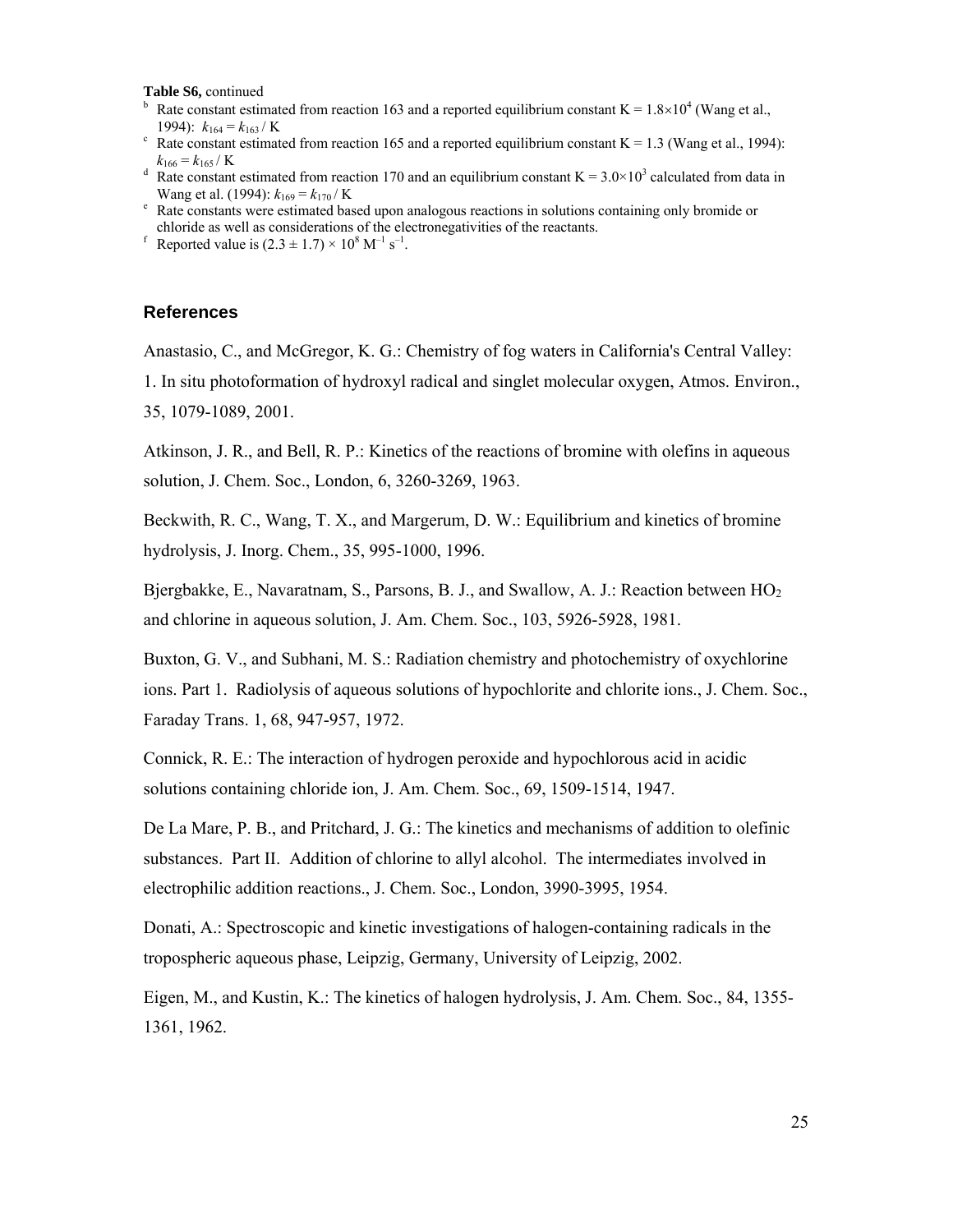Ershov, B. G.: Kinetics, mechanism and intermediates of some radiation-induced reactions in aqueous solutions, Russian Chem. Rev., 73, 101-113, 2004.

Finlayson-Pitts, B. J., and Pitts, J. N.: Chemistry of the Upper and Lower Atmosphere. Academic Press, San Diego, 2000.

Grigor'ev, A. E., Makarov, I. E., and Pikaev, A. K.: Formation of Cl<sub>2</sub> in bulk solution during the radiolysis of concentrated aqueous solutions of chlorides, High Ener. Chem., 21, 99-102, 1987.

Guha, S. N., Schoneich, C., and Asmus, K. D.: Free radical reductive degradation of vicdibromoalkanes and reaction of bromine atoms with polyunsaturated fatty acids - possible involvement of Br in the 1,2-dibromoethane-induced lipid peroxidation, Arch. Biochem. Biophys., 305, 132-140, 1993.

Jayson, G. G., Parsons, B. J., and Swallow, A. J.: Some simple, highly reactive inorganic chlorine derivatives in aqueous solution, J. Chem. Soc., Faraday Trans. 1, 69, 1597-1607, 1973.

Klaning, U., and Wolff, T.: Laser flash photolysis of HClO, ClO-, HBrO, and BrO- in aqueous solution. Reactions of Cl and Br atoms, Ber. Bunsenges. Phys. Chem, 89, 243-245, 1985.

Long, C. A., and Bielski, B. H. J.: Rate of reaction of superoxide radical with chloridecontaining species, J. Phys. Chem., 84, 555-7, 1980.

Loudon, G. M., Ed. Organic Chemistry, Menlo Park Calif., Benjamin/Cummings Pub. Co., 1988.

Mamou, A., Rabani, J., and Behar, D.: On the oxidation of aqueous Br- by OH radicals, studied by pulse radiolysis, J. Phys. Chem., 81, 1447-1448, 1977.

Matthew, B. M., and Anastasio, C.: Determination of halogenated mono-alcohols and diols in water by gas chromatography with electron-capture detection, J. Chromatogr. A, 866, 65-77, 2000.

Matthew, B. M., George, I., and Anastasio, C.: Hydroperoxyl radical  $(HO<sub>2</sub>)$  oxidizes dibromide radical anion  $(Br_2)$  to bromine  $(Br_2)$  in aqueous solutions: Implications for the formation of  $Br_2$  in the marine boundary layer, Geophys. Res. Lett., 30, 2297-2301, 2003.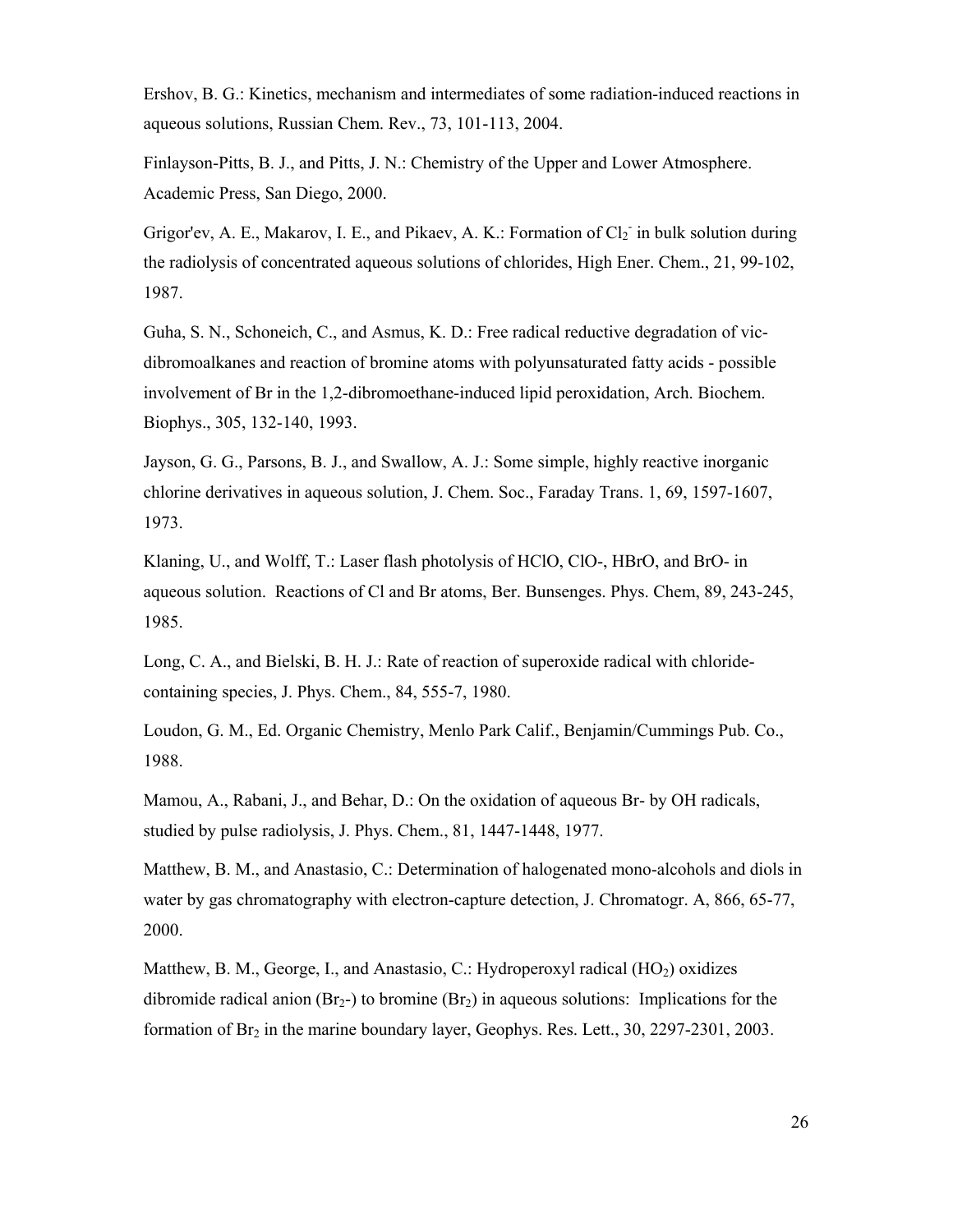McElroy, J. W.: A laser photolysis study of the reactions of  $SO_4$ - with Cl- and the subsequent decay of  $Cl<sub>2</sub>$ - in aqueous solution, J. Phys. Chem., 94, 2435-2441, 1990.

Merenyi, G., and Lind, J.: Reaction mechanism of hydrogen abstraction by the bromine atom in water, J. Am. Chem. Soc., 116, 7872-7876, 1994.

Michalowski, B., Francisco, J. S., Li, S., Barrie, L. A., Bottenheim, J. W., and Shepson, P. B.: A computer model study of multiphase chemistry in the Arctic boundary layer during polar sunrise, J. Geophys. Res., 105, 15,131-15,145, 2000.

Padmaja, S., Neta, P., and Huie, R. E.: Rate constants and temperature effects for reactions of Cl2- with unsaturated alcohols and hydrocarbons in aqueous and acetonitrile/water solutions, J. Phys. Chem., 96, 3354-3359, 1992.

Ross, A. B., Bielski, B. H. J., Buxton, G. V., Cabelli, D. E., Helman, W. P., Huie, R. E., Grodkowski, J., Neta, P., Mulazzani, Q. G., and Wilkinson, F.: NIST Standard Reference Database 40: NDRL/NIST Solution Kinetics Database V. 3.0, Gaithersburg, MD, 1998.

Sander, R., Vogt, R., Harris, G. W., and Crutzen, P. J.: Modeling the chemistry of ozone, halogen compounds, and hydrocarbons in the Arctic troposphere during spring, Tellus, 49B, 522-532, 1997.

Schwartz, H. E., and Bielski, B. H. J.: Reactions of  $HO_2$  and  $O_2$ - with iodine and bromine and the I2- and I atom reduction, J. Phys. Chem., 90, 1445-1448, 1986.

Sutton, H. C., Adams, G. E., Boag, J. W., and Michael, B. D.: Radical yields and kinetics in the pulse radiolysis of potassium bromide solutions, In International Symposium on Pulse Radiolysis, Ebert, M., Keene, J. P., and Swallow, A. J., Eds, Manchester, England, Academic Press, pp. 61-81, 1965.

Wagner, I., and Strehlow, H.: On the flash photolysis of bromide ions in aqueous solutions, Ber. Bunsenges. Phys. Chem, 91, 1317-1321, 1987.

Wang, T. X., Kelley, M. D., Cooper, J. N., Beckwith, R. C., and Margerum, D. W.: Equilibrium, kinetic, and UV-spectral characteristics of aqueous bromine chloride, bromine, and chlorine species, Inorg. Chem., 33, 5872-5878, 1994.

Wang, T. X., and Margerum, D. W.: Kinetics of reversible chlorine hydrolysis: Temperature dependence and general-acid/base-assisted mechanisms, Inorg. Chem., 33, 1050-1055, 1994.